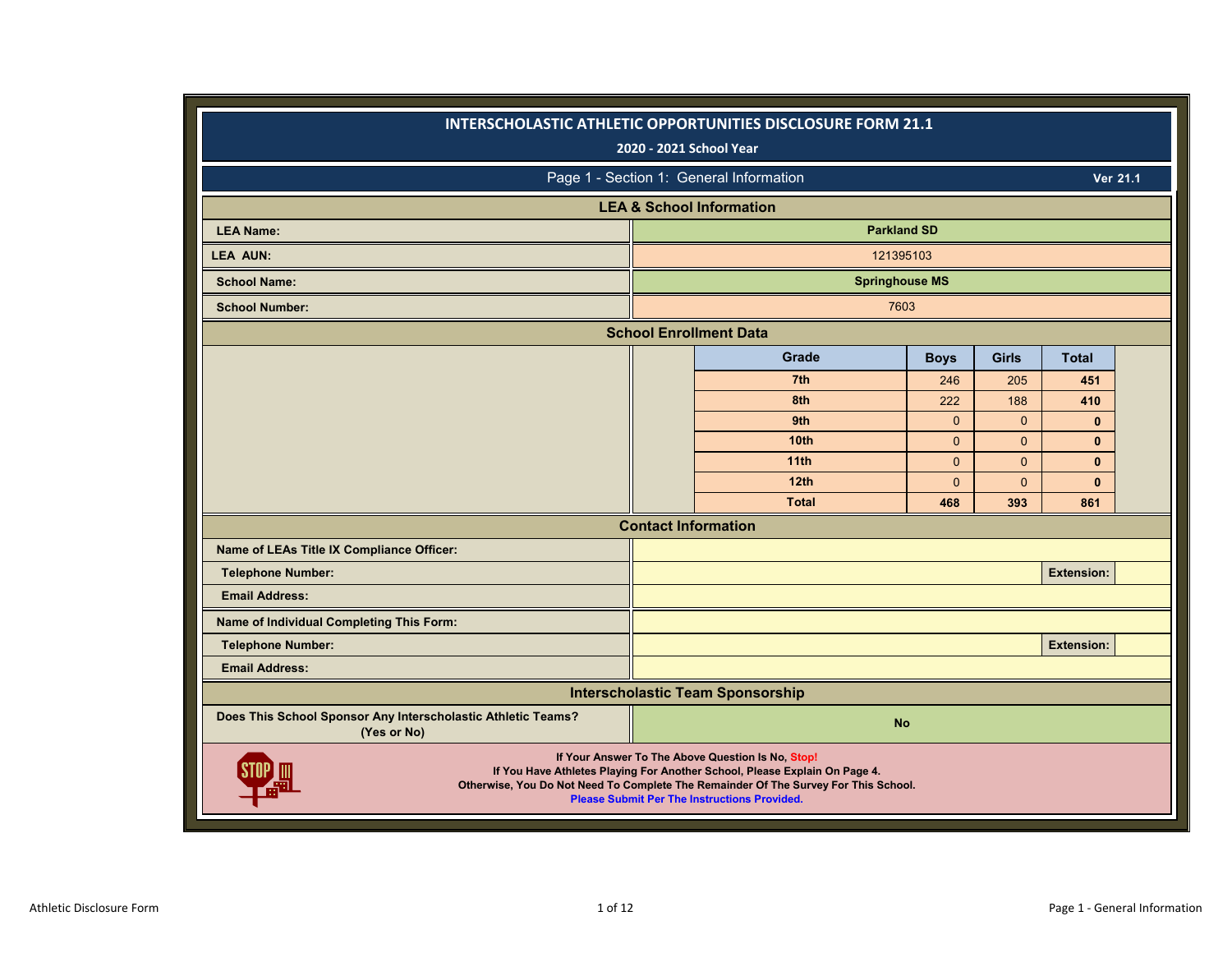|                                    |              |                               |             |                                                     |                                           |    |                                   |                        | INTERSCHOLASTIC ATHLETIC OPPORTUNITIES DISCLOSURE FORM 21.1 |                                                   | 2020 - 2021 School Year              |    |                                      |                               |   |                                                                    |              |                            |                  |                  |                                   |                              |                               |                           |                                                                                  |                  |
|------------------------------------|--------------|-------------------------------|-------------|-----------------------------------------------------|-------------------------------------------|----|-----------------------------------|------------------------|-------------------------------------------------------------|---------------------------------------------------|--------------------------------------|----|--------------------------------------|-------------------------------|---|--------------------------------------------------------------------|--------------|----------------------------|------------------|------------------|-----------------------------------|------------------------------|-------------------------------|---------------------------|----------------------------------------------------------------------------------|------------------|
|                                    |              | School: Springhouse MS - 7603 |             |                                                     |                                           |    |                                   |                        |                                                             |                                                   | Page 2 - Section 1: Team Information |    |                                      |                               |   |                                                                    |              |                            |                  |                  |                                   | LEA: Parkland SD - 121395103 |                               |                           |                                                                                  |                  |
|                                    |              |                               |             |                                                     |                                           |    |                                   | <b>TEAM MEMBERSHIP</b> |                                                             |                                                   |                                      |    |                                      |                               |   |                                                                    |              |                            |                  |                  |                                   |                              | <b>COACHES &amp; TRAINERS</b> |                           |                                                                                  |                  |
| <b>Sport</b>                       | Boys/Girls   | Level                         |             | <b>Total Number of Participants</b><br>Competition) | As Of The Day Of The First Scheduled Team |    | Season(s) Team<br><b>Competes</b> |                        |                                                             | <b>Team History</b><br>(Format = YYYY, e.g. 1955) |                                      |    | <b>Total Number of</b><br>Per Season | <b>Competitions Scheduled</b> |   | <b>Total Number of</b><br><b>Competitions Played Per</b><br>Season |              |                            | Head             |                  | <b>NUMBER OF COACHES PER TEAM</b> | Assistant                    |                               |                           | PERCENTAGE OF TIME SPENT BY EACH<br>ATHLETIC TRAINER WITH EACH TEAM<br>Trainer 3 | <b>Trainer 4</b> |
|                                    |              |                               | <b>Boys</b> | Girls                                               | <b>TOTAL</b>                              | F. | $\mathsf{w}$<br>s                 | Year<br>Established    | Year of<br><b>Demotion</b>                                  | Year of<br><b>Elimination</b>                     | Year of<br>einstatemen               | F. | W                                    | $\mathsf{s}$<br><b>Total</b>  | F | $\boldsymbol{\mathsf{w}}$                                          | $\mathsf{s}$ | <b>Total</b>               | <b>Full Time</b> | <b>Part Time</b> | <b>Full Time</b>                  | <b>Part Time</b>             | <b>Trainer 1</b><br>0.00%     | <b>Trainer 2</b><br>0.00% | 0.00%                                                                            | 0.00%            |
| <b>Baseball</b>                    | Boys         | Varsity                       |             |                                                     | $\Omega$                                  |    |                                   |                        |                                                             |                                                   |                                      |    |                                      | $\mathbf{0}$                  |   |                                                                    |              | $\Omega$                   |                  |                  |                                   |                              | 0.00%                         | 0.00%                     | 0.00%                                                                            | 0.00%            |
| <b>Basketball</b>                  | Boys         | Varsity                       |             |                                                     | $\mathbf{0}$                              |    |                                   |                        |                                                             |                                                   |                                      |    |                                      | $\mathbf{0}$                  |   |                                                                    |              | $\Omega$                   |                  |                  |                                   |                              | 0.00%                         | 0.00%                     | 0.00%                                                                            | 0.00%            |
| <b>Bowling</b>                     | Boys         | Varsity                       |             |                                                     | $\mathbf{0}$                              |    |                                   |                        |                                                             |                                                   |                                      |    |                                      | $\mathbf{0}$                  |   |                                                                    |              | $\Omega$                   |                  |                  |                                   |                              | 0.00%                         | 0.00%                     | 0.00%                                                                            | 0.00%            |
| <b>Cross Country</b>               | Boys         | Varsity                       |             |                                                     | $\mathbf{0}$                              |    |                                   |                        |                                                             |                                                   |                                      |    |                                      | $\mathbf{0}$                  |   |                                                                    |              | $\overline{0}$             |                  |                  |                                   |                              | 0.00%                         | 0.00%                     | 0.00%                                                                            | 0.00%            |
| Football                           | Boys         | Varsity                       |             |                                                     | $\mathbf{0}$                              |    |                                   |                        |                                                             |                                                   |                                      |    |                                      | $\mathbf{0}$                  |   |                                                                    |              | $\Omega$                   |                  |                  |                                   |                              | 0.00%                         | 0.00%                     | 0.00%                                                                            | 0.00%            |
| Golf                               | Boys         | Varsity                       |             |                                                     | $\mathbf{0}$                              |    |                                   |                        |                                                             |                                                   |                                      |    |                                      | $\mathbf{0}$                  |   |                                                                    |              | $\overline{0}$             |                  |                  |                                   |                              | 0.00%                         | 0.00%                     | 0.00%                                                                            | 0.00%            |
| Lacrosse                           | Boys         | Varsity                       |             |                                                     | $\mathbf{0}$                              |    |                                   |                        |                                                             |                                                   |                                      |    |                                      | $\mathbf{0}$                  |   |                                                                    |              | $\Omega$                   |                  |                  |                                   |                              | 0.00%                         | 0.00%                     | 0.00%                                                                            | 0.00%            |
| Rifle                              | Boys         | Varsity                       |             |                                                     | $\mathbf{0}$                              |    |                                   |                        |                                                             |                                                   |                                      |    |                                      | $\mathbf{0}$                  |   |                                                                    |              | $\overline{0}$             |                  |                  |                                   |                              | 0.00%                         | 0.00%                     | 0.00%                                                                            | 0.00%            |
| Soccer                             | Boys         | Varsity                       |             |                                                     | $\mathbf{0}$                              |    |                                   |                        |                                                             |                                                   |                                      |    |                                      | $\mathbf{0}$                  |   |                                                                    |              | $\Omega$                   |                  |                  |                                   |                              | 0.00%                         | 0.00%                     | 0.00%                                                                            | 0.00%            |
| <b>Swimming and Diving</b>         | Boys         | Varsity                       |             |                                                     | $\mathbf{0}$                              |    |                                   |                        |                                                             |                                                   |                                      |    |                                      | $\mathbf{0}$                  |   |                                                                    |              | $\overline{0}$             |                  |                  |                                   |                              | 0.00%                         | 0.00%                     | 0.00%                                                                            | 0.00%            |
| <b>Tennis</b>                      | Boys         | Varsity                       |             |                                                     | $\mathbf{0}$                              |    |                                   |                        |                                                             |                                                   |                                      |    |                                      | $\mathbf{0}$                  |   |                                                                    |              | $\Omega$                   |                  |                  |                                   |                              | 0.00%                         | 0.00%                     | 0.00%                                                                            | 0.00%            |
| Track & Field (Indoor)             | Boys         | Varsity                       |             |                                                     | $\mathbf{0}$                              |    |                                   |                        |                                                             |                                                   |                                      |    |                                      | $\mathbf{0}$<br>$\mathbf{0}$  |   |                                                                    |              | $\overline{0}$<br>$\Omega$ |                  |                  |                                   |                              | 0.00%                         | 0.00%                     | 0.00%                                                                            | 0.00%            |
| Track & Field (Outdoor)            | Boys         | Varsity<br>Varsity            |             |                                                     | $\mathbf{0}$<br>$\mathbf{0}$              |    |                                   |                        |                                                             |                                                   |                                      |    |                                      | $\mathbf{0}$                  |   |                                                                    |              | $\overline{0}$             |                  |                  |                                   |                              | 0.00%                         | 0.00%                     | 0.00%                                                                            | 0.00%            |
| Volleyball<br><b>Water Polo</b>    | Boys<br>Boys | Varsity                       |             |                                                     | $\mathbf{0}$                              |    |                                   |                        |                                                             |                                                   |                                      |    |                                      | $\mathbf{0}$                  |   |                                                                    |              | $\Omega$                   |                  |                  |                                   |                              | 0.00%<br>0.00%                | 0.00%                     | 0.00%<br>0.00%                                                                   | 0.00%<br>0.00%   |
| Wrestling                          | Boys         | Varsity                       |             |                                                     | $\mathbf{0}$                              |    |                                   |                        |                                                             |                                                   |                                      |    |                                      | $\mathbf{0}$                  |   |                                                                    |              | $\overline{0}$             |                  |                  |                                   |                              | 0.00%                         | 0.00%<br>0.00%            | 0.00%                                                                            | 0.00%            |
| <b>Baseball</b>                    | Boys         | Jr Varsity                    |             |                                                     | $\mathbf{0}$                              |    |                                   |                        |                                                             |                                                   |                                      |    |                                      | $\mathbf{0}$                  |   |                                                                    |              | $\Omega$                   |                  |                  |                                   |                              | 0.00%                         | 0.00%                     | 0.00%                                                                            | 0.00%            |
| <b>Basketball</b>                  | Boys         | Jr Varsity                    |             |                                                     | $\mathbf{0}$                              |    |                                   |                        |                                                             |                                                   |                                      |    |                                      | $\mathbf{0}$                  |   |                                                                    |              | $\overline{0}$             |                  |                  |                                   |                              | 0.00%                         | 0.00%                     | 0.00%                                                                            | 0.00%            |
| <b>Bowling</b>                     | Boys         | Jr Varsity                    |             |                                                     | $\mathbf{0}$                              |    |                                   |                        |                                                             |                                                   |                                      |    |                                      | $\mathbf{0}$                  |   |                                                                    |              | $\Omega$                   |                  |                  |                                   |                              | 0.00%                         | 0.00%                     | 0.00%                                                                            | 0.00%            |
| <b>Cross Country</b>               | Boys         | Jr Varsity                    |             |                                                     | $\mathbf{0}$                              |    |                                   |                        |                                                             |                                                   |                                      |    |                                      | $\mathbf{0}$                  |   |                                                                    |              | $\overline{0}$             |                  |                  |                                   |                              | 0.00%                         | 0.00%                     | 0.00%                                                                            | 0.00%            |
| Football                           | Boys         | Jr Varsity                    |             |                                                     | $\mathbf{0}$                              |    |                                   |                        |                                                             |                                                   |                                      |    |                                      | $\mathbf{0}$                  |   |                                                                    |              | $\Omega$                   |                  |                  |                                   |                              | 0.00%                         | 0.00%                     | 0.00%                                                                            | 0.00%            |
| Golf                               | Boys         | Jr Varsity                    |             |                                                     | $\mathbf{0}$                              |    |                                   |                        |                                                             |                                                   |                                      |    |                                      | $\mathbf{0}$                  |   |                                                                    |              | $\overline{0}$             |                  |                  |                                   |                              | 0.00%                         | 0.00%                     | 0.00%                                                                            | 0.00%            |
| Lacrosse                           | Boys         | Jr Varsity                    |             |                                                     | $\mathbf{0}$                              |    |                                   |                        |                                                             |                                                   |                                      |    |                                      | $\mathbf{0}$                  |   |                                                                    |              | $\Omega$                   |                  |                  |                                   |                              | 0.00%                         | 0.00%                     | 0.00%                                                                            | 0.00%            |
| Rifle                              | Boys         | Jr Varsity                    |             |                                                     | $\mathbf{0}$                              |    |                                   |                        |                                                             |                                                   |                                      |    |                                      | $\mathbf{0}$                  |   |                                                                    |              | $\overline{0}$             |                  |                  |                                   |                              | 0.00%                         | 0.00%                     | 0.00%                                                                            | 0.00%            |
| Soccer                             | Boys         | Jr Varsity                    |             |                                                     | $\mathbf{0}$                              |    |                                   |                        |                                                             |                                                   |                                      |    |                                      | $\mathbf{0}$                  |   |                                                                    |              | $\Omega$                   |                  |                  |                                   |                              | 0.00%                         | 0.00%                     | 0.00%                                                                            | 0.00%            |
| <b>Swimming and Diving</b>         | Boys         | Jr Varsity                    |             |                                                     | $\mathbf{0}$                              |    |                                   |                        |                                                             |                                                   |                                      |    |                                      | $\mathbf{0}$                  |   |                                                                    |              | $\overline{0}$             |                  |                  |                                   |                              | 0.00%                         | 0.00%                     | 0.00%                                                                            | 0.00%            |
| <b>Tennis</b>                      | Boys         | Jr Varsity                    |             |                                                     | $\mathbf{0}$                              |    |                                   |                        |                                                             |                                                   |                                      |    |                                      | $\mathbf{0}$                  |   |                                                                    |              | $\Omega$                   |                  |                  |                                   |                              | 0.00%                         | 0.00%                     | 0.00%                                                                            | 0.00%            |
| Track & Field (Indoor)             | Boys         | Jr Varsity                    |             |                                                     | $\mathbf{0}$                              |    |                                   |                        |                                                             |                                                   |                                      |    |                                      | $\mathbf{0}$                  |   |                                                                    |              | $\overline{0}$             |                  |                  |                                   |                              | 0.00%                         | 0.00%                     | 0.00%                                                                            | 0.00%            |
| <b>Track &amp; Field (Outdoor)</b> | Boys         | Jr Varsity                    |             |                                                     | $\mathbf{0}$                              |    |                                   |                        |                                                             |                                                   |                                      |    |                                      | $\mathbf{0}$                  |   |                                                                    |              | $\Omega$                   |                  |                  |                                   |                              | 0.00%                         | 0.00%                     | 0.00%                                                                            | 0.00%            |
| Volleyball                         | Boys         | Jr Varsity                    |             |                                                     | $\mathbf{0}$                              |    |                                   |                        |                                                             |                                                   |                                      |    |                                      | $\mathbf{0}$                  |   |                                                                    |              | $\overline{0}$             |                  |                  |                                   |                              | 0.00%                         | 0.00%                     | 0.00%                                                                            | 0.00%            |
| <b>Water Polo</b>                  | Boys         | Jr Varsity                    |             |                                                     | $\mathbf{0}$                              |    |                                   |                        |                                                             |                                                   |                                      |    |                                      | $\mathbf{0}$                  |   |                                                                    |              | $\Omega$                   |                  |                  |                                   |                              | 0.00%                         | 0.00%                     | 0.00%                                                                            | 0.00%            |
| Wrestling                          | Boys         | Jr Varsity                    |             |                                                     | $\mathbf{0}$                              |    |                                   |                        |                                                             |                                                   |                                      |    |                                      | $\mathbf{0}$                  |   |                                                                    |              | $\mathbf{0}$               |                  |                  |                                   |                              | 0.00%                         | 0.00%                     | 0.00%                                                                            | 0.00%            |
| <b>Baseball</b>                    | Boys         | Freshman                      |             |                                                     | $\mathbf{0}$                              |    |                                   |                        |                                                             |                                                   |                                      |    |                                      | $\mathbf{0}$                  |   |                                                                    |              | $\mathbf{0}$               |                  |                  |                                   |                              | 0.00%                         | 0.00%                     | 0.00%                                                                            | 0.00%            |
| <b>Basketball</b>                  | Boys         | Freshman                      |             |                                                     | $\Omega$                                  |    |                                   |                        |                                                             |                                                   |                                      |    |                                      | $\mathbf{0}$                  |   |                                                                    |              | $\mathbf{0}$               |                  |                  |                                   |                              | 0.00%                         | 0.00%                     | 0.00%                                                                            | 0.00%            |
| <b>Bowling</b>                     | Boys         | Freshman                      |             |                                                     | $\Omega$                                  |    |                                   |                        |                                                             |                                                   |                                      |    |                                      | $\mathbf{0}$                  |   |                                                                    |              | $\mathbf{0}$               |                  |                  |                                   |                              | 0.00%                         | 0.00%                     | 0.00%                                                                            | 0.00%            |
| <b>Cross Country</b>               | Boys         | Freshman                      |             |                                                     | $\circ$                                   |    |                                   |                        |                                                             |                                                   |                                      |    |                                      | $\mathbf 0$                   |   |                                                                    |              | 0                          |                  |                  |                                   |                              | 0.00%                         | 0.00%                     | 0.00%                                                                            | 0.00%            |
| Football                           | Boys         | Freshman                      |             |                                                     | $\mathbf{0}$                              |    |                                   |                        |                                                             |                                                   |                                      |    |                                      | $\mathbf{0}$                  |   |                                                                    |              | $\mathbf 0$                |                  |                  |                                   |                              | 0.00%                         | 0.00%                     | 0.00%                                                                            | 0.00%            |
| Golf                               | Boys         | Freshman                      |             |                                                     | $\mathbf{0}$                              |    |                                   |                        |                                                             |                                                   |                                      |    |                                      | $\mathbf{0}$                  |   |                                                                    |              | $\mathbf{0}$               |                  |                  |                                   |                              | 0.00%                         | 0.00%                     | 0.00%                                                                            | 0.00%            |
| Lacrosse                           | Boys         | Freshman                      |             |                                                     | $\mathbf{0}$                              |    |                                   |                        |                                                             |                                                   |                                      |    |                                      | $\mathbf{0}$                  |   |                                                                    |              | $\mathbf 0$                |                  |                  |                                   |                              | 0.00%                         | 0.00%                     | 0.00%                                                                            | 0.00%            |
| Rifle                              | Boys         | Freshman                      |             |                                                     | $\mathbf{0}$                              |    |                                   |                        |                                                             |                                                   |                                      |    |                                      | $\mathbf 0$                   |   |                                                                    |              | $\mathbf{0}$               |                  |                  |                                   |                              | 0.00%                         | 0.00%                     | 0.00%                                                                            | 0.00%            |
| Soccer                             | Boys         | Freshman                      |             |                                                     | $\mathbf{0}$                              |    |                                   |                        |                                                             |                                                   |                                      |    |                                      | $\mathbf{0}$                  |   |                                                                    |              | $\mathbf 0$                |                  |                  |                                   |                              | 0.00%                         | 0.00%                     | 0.00%                                                                            | 0.00%            |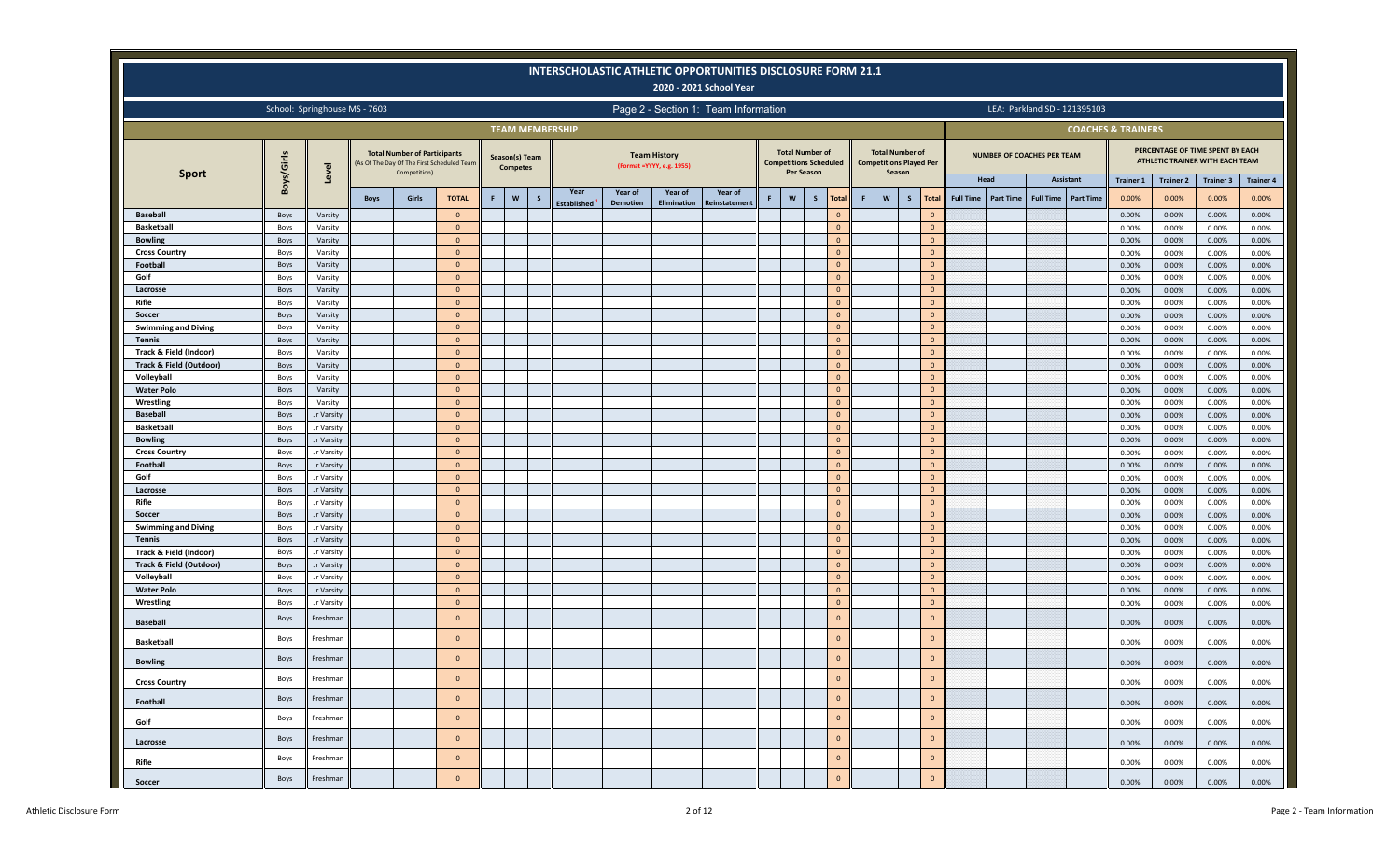|                                    |            |                               |                 |                                                                                                   |                |     |                                   |              |                        |                 |                                                   | INTERSCHOLASTIC ATHLETIC OPPORTUNITIES DISCLOSURE FORM 21.1<br>2020 - 2021 School Year |        |                   |                                                         |                 |                         |                                                                    |                         |                                      |                                      |                               |                  |                                                                     |                  |
|------------------------------------|------------|-------------------------------|-----------------|---------------------------------------------------------------------------------------------------|----------------|-----|-----------------------------------|--------------|------------------------|-----------------|---------------------------------------------------|----------------------------------------------------------------------------------------|--------|-------------------|---------------------------------------------------------|-----------------|-------------------------|--------------------------------------------------------------------|-------------------------|--------------------------------------|--------------------------------------|-------------------------------|------------------|---------------------------------------------------------------------|------------------|
|                                    |            | School: Springhouse MS - 7603 |                 |                                                                                                   |                |     |                                   |              |                        |                 |                                                   | Page 2 - Section 1: Team Information                                                   |        |                   |                                                         |                 |                         |                                                                    |                         |                                      | LEA: Parkland SD - 121395103         |                               |                  |                                                                     |                  |
|                                    |            |                               |                 |                                                                                                   |                |     |                                   |              | <b>TEAM MEMBERSHIP</b> |                 |                                                   |                                                                                        |        |                   |                                                         |                 |                         |                                                                    |                         |                                      |                                      | <b>COACHES &amp; TRAINERS</b> |                  |                                                                     |                  |
| <b>Sport</b>                       | Boys/Girls | Level                         |                 | <b>Total Number of Participants</b><br>(As Of The Day Of The First Scheduled Team<br>Competition) |                |     | Season(s) Team<br><b>Competes</b> |              |                        |                 | <b>Team History</b><br>(Format = YYYY, e.g. 1955) |                                                                                        |        | <b>Per Season</b> | <b>Total Number of</b><br><b>Competitions Scheduled</b> |                 |                         | <b>Total Number of</b><br><b>Competitions Played Per</b><br>Season |                         |                                      | NUMBER OF COACHES PER TEAM           |                               |                  | PERCENTAGE OF TIME SPENT BY EACH<br>ATHLETIC TRAINER WITH EACH TEAM |                  |
|                                    |            |                               |                 |                                                                                                   |                |     |                                   |              | Year                   | Year of         | Year of                                           | Year of                                                                                |        |                   |                                                         |                 |                         |                                                                    |                         | Head                                 | <b>Assistant</b>                     | <b>Trainer 1</b>              | <b>Trainer 2</b> | <b>Trainer 3</b>                                                    | <b>Trainer 4</b> |
|                                    |            |                               | <b>Boys</b>     | Girls                                                                                             | <b>TOTAL</b>   | F   | $\mathbf{w}$                      | $\mathsf{s}$ | <b>Established</b>     | <b>Demotion</b> | <b>Elimination</b>                                | <b>Reinstatement</b>                                                                   | F.     | W                 | $\mathsf{s}$<br><b>Total</b>                            |                 | F                       | $\boldsymbol{\mathsf{w}}$<br>$\mathsf{s}$                          | <b>Total</b>            | <b>Full Time</b><br><b>Part Time</b> | <b>Part Time</b><br><b>Full Time</b> | 0.00%                         | 0.00%            | 0.00%                                                               | 0.00%            |
| <b>Swimming and Diving</b>         | Boys       | Freshman                      |                 |                                                                                                   | $\mathbf{0}$   |     |                                   |              |                        |                 |                                                   |                                                                                        |        |                   | $\mathbf{0}$                                            |                 |                         |                                                                    | $\mathbf{0}$            |                                      |                                      | 0.00%                         | 0.00%            | 0.00%                                                               | 0.00%            |
| <b>Tennis</b>                      | Boys       | Freshman                      |                 |                                                                                                   | $\mathbf{0}$   |     |                                   |              |                        |                 |                                                   |                                                                                        |        |                   | $\mathbf 0$                                             |                 |                         |                                                                    | $\mathbf{0}$            |                                      |                                      | 0.00%                         | $0.00\%$         | 0.00%                                                               | 0.00%            |
| Track & Field (Indoor)             | Boys       | Freshman                      |                 |                                                                                                   | $\Omega$       |     |                                   |              |                        |                 |                                                   |                                                                                        |        |                   | $\mathsf{O}\xspace$                                     |                 |                         |                                                                    | $\mathbf{0}$            |                                      |                                      | 0.00%                         | 0.00%            | 0.00%                                                               | 0.00%            |
| <b>Track &amp; Field (Outdoor)</b> | Boys       | Freshman                      |                 |                                                                                                   | $\mathbf{0}$   |     |                                   |              |                        |                 |                                                   |                                                                                        |        |                   | $\mathbf 0$                                             |                 |                         |                                                                    | $\mathbf{0}$            |                                      |                                      | 0.00%                         | 0.00%            | 0.00%                                                               | 0.00%            |
| Volleyball                         | Boys       | Freshman                      |                 |                                                                                                   | $\Omega$       |     |                                   |              |                        |                 |                                                   |                                                                                        |        |                   | $\mathsf{O}\xspace$                                     |                 |                         |                                                                    | $\mathbf{0}$            |                                      |                                      | 0.00%                         | 0.00%            | 0.00%                                                               | 0.00%            |
| <b>Water Polo</b>                  | Boys       | Freshman                      |                 |                                                                                                   | $\overline{0}$ |     |                                   |              |                        |                 |                                                   |                                                                                        |        |                   | $\mathbf{0}$                                            |                 |                         |                                                                    | $\mathbf{0}$            |                                      |                                      | 0.00%                         | 0.00%            | 0.00%                                                               | 0.00%            |
| Wrestling                          | Boys       | Freshman                      |                 |                                                                                                   | $\mathbf{0}$   |     |                                   |              |                        |                 |                                                   |                                                                                        |        |                   | $\mathsf{O}\xspace$                                     |                 |                         |                                                                    | $\mathbf{0}$            |                                      |                                      | 0.00%                         | 0.00%            | 0.00%                                                               | 0.00%            |
| <b>Baseball</b>                    | Boys       | 8th Grade                     |                 |                                                                                                   | $\overline{0}$ |     |                                   |              |                        |                 |                                                   |                                                                                        |        |                   | $\mathbf 0$                                             |                 |                         |                                                                    | $\mathbf{0}$            |                                      |                                      | 0.00%                         | 0.00%            | 0.00%                                                               | 0.00%            |
| <b>Basketball</b>                  | Boys       | 8th Grade                     | 12              |                                                                                                   | 12             |     | Yes                               |              | 1973                   |                 |                                                   |                                                                                        |        | 16                | 16                                                      |                 |                         | 10                                                                 | 10 <sup>°</sup>         |                                      | 1                                    | 0.00%                         | 0.00%            | 0.00%                                                               | 0.00%            |
| <b>Bowling</b>                     | Boys       | 8th Grade                     |                 |                                                                                                   | $\Omega$       |     |                                   |              |                        |                 |                                                   |                                                                                        |        |                   | $\mathsf{O}\xspace$                                     |                 |                         |                                                                    | $\mathbf{0}$            |                                      |                                      | 0.00%                         | $0.00\%$         | 0.00%                                                               | 0.00%            |
| <b>Cross Country</b>               | Boys       | 8th Grade                     | 19              |                                                                                                   | 19             | Yes |                                   |              | 2003                   |                 |                                                   |                                                                                        | 6      |                   | 6                                                       |                 | $\overline{3}$          |                                                                    | $\overline{3}$          |                                      | $\overline{2}$                       | 0.00%                         | 0.00%            | 0.00%                                                               | 0.00%            |
| Football                           | Boys       | 8th Grade                     | 16              |                                                                                                   | 16             | Yes |                                   |              | 1973                   |                 |                                                   |                                                                                        | $10\,$ |                   | 10                                                      |                 | 5                       |                                                                    | 5                       |                                      | $\overline{2}$                       | 0.00%                         | 0.00%            | 0.00%                                                               | 0.00%            |
| Golf                               | Boys       | 8th Grade                     |                 |                                                                                                   | $\overline{0}$ |     |                                   |              |                        |                 |                                                   |                                                                                        |        |                   | $\mathbf{0}$                                            |                 |                         |                                                                    | $\overline{0}$          |                                      |                                      | 0.00%                         | 0.00%            | 0.00%                                                               | 0.00%            |
| Lacrosse                           | Boys       | 8th Grade                     |                 |                                                                                                   | $\overline{0}$ |     |                                   |              |                        |                 |                                                   |                                                                                        |        |                   | $\overline{0}$                                          |                 |                         |                                                                    | $\overline{0}$          |                                      |                                      | 0.00%                         | 0.00%            | 0.00%                                                               | 0.00%            |
| Rifle                              | Boys       | 8th Grade                     |                 |                                                                                                   | $\mathbf{0}$   |     |                                   |              |                        |                 |                                                   |                                                                                        |        |                   |                                                         | $\mathbf 0$     |                         |                                                                    | $\mathbf{0}$            |                                      |                                      | 0.00%                         | 0.00%            | 0.00%                                                               | 0.00%            |
| Soccer                             | Boys       | 8th Grade                     |                 |                                                                                                   | $\Omega$       |     |                                   |              |                        |                 |                                                   |                                                                                        |        |                   | $\mathbf{0}$                                            |                 |                         |                                                                    | $\mathbf{0}$            |                                      |                                      | 0.00%                         | $0.00\%$         | 0.00%                                                               | 0.00%            |
| <b>Swimming and Diving</b>         | Boys       | 8th Grade                     |                 |                                                                                                   | $\Omega$       |     |                                   |              |                        |                 |                                                   |                                                                                        |        |                   | $\mathbf{0}$                                            |                 |                         |                                                                    | $\mathbf{0}$            |                                      |                                      | 0.00%                         | 0.00%            | 0.00%                                                               | 0.00%            |
| <b>Tennis</b>                      | Boys       | 8th Grade                     |                 |                                                                                                   | $\overline{0}$ |     |                                   |              |                        |                 |                                                   |                                                                                        |        |                   | $\mathbf 0$                                             |                 |                         |                                                                    | $\mathbf{0}$            |                                      |                                      | 0.00%                         | 0.00%            | 0.00%                                                               | 0.00%            |
| Track & Field (Indoor)             | Boys       | 8th Grade                     |                 |                                                                                                   | $\overline{0}$ |     |                                   |              |                        |                 |                                                   |                                                                                        |        |                   | $\mathbf{0}$                                            |                 |                         |                                                                    | $\mathbf{0}$            |                                      |                                      | 0.00%                         | 0.00%            | 0.00%                                                               | 0.00%            |
| Track & Field (Outdoor)            | Boys       | 8th Grade                     |                 |                                                                                                   | $\mathbf{0}$   |     |                                   |              |                        |                 |                                                   |                                                                                        |        |                   | $\mathbf{0}$                                            |                 |                         |                                                                    | $\mathbf{0}$            |                                      |                                      | 0.00%                         | 0.00%            | 0.00%                                                               | 0.00%            |
| Volleyball                         | Boys       | 8th Grade                     | 12              |                                                                                                   | 12             |     |                                   | Yes          | 2003                   |                 |                                                   |                                                                                        |        |                   | 16<br>16                                                |                 |                         | 14                                                                 | 14                      |                                      | 1                                    | 0.00%                         | 0.00%            | 0.00%                                                               | 0.00%            |
| <b>Water Polo</b>                  | Boys       | 8th Grade                     |                 |                                                                                                   | $\overline{0}$ |     |                                   |              |                        |                 |                                                   |                                                                                        |        |                   | $\mathbf{0}$                                            |                 |                         |                                                                    | $\mathbf{0}$            |                                      |                                      | 0.00%                         | 0.00%            | 0.00%                                                               | 0.00%            |
| Wrestling                          | Boys       | 8th Grade                     | $\overline{4}$  |                                                                                                   | $\overline{4}$ |     | Yes                               |              | 1973                   |                 |                                                   |                                                                                        |        | 22                | 22                                                      |                 |                         | 5                                                                  | 5                       |                                      | $\overline{2}$                       | 0.00%                         | 0.00%            | 0.00%                                                               | 0.00%            |
| <b>Baseball</b>                    | Boys       | 7th Grade                     |                 |                                                                                                   | $\overline{0}$ |     |                                   |              |                        |                 |                                                   |                                                                                        |        |                   | $\mathsf{O}\xspace$                                     |                 |                         |                                                                    | $\mathbf{0}$            |                                      |                                      | 0.00%                         | 0.00%            | 0.00%                                                               | 0.00%            |
| <b>Basketball</b>                  | Boys       | 7th Grade                     | $5\overline{5}$ |                                                                                                   | 5              |     | Yes                               |              | 1973                   |                 |                                                   |                                                                                        |        | 16                | 16                                                      |                 |                         | 10                                                                 | 10                      |                                      | $\mathbf{1}$                         | 0.00%                         | 0.00%            | 0.00%                                                               | 0.00%            |
| <b>Bowling</b>                     | Boys       | 7th Grade                     |                 |                                                                                                   | $\overline{0}$ |     |                                   |              |                        |                 |                                                   |                                                                                        |        |                   |                                                         | $\mathbf 0$     |                         |                                                                    | $\mathbf 0$             |                                      |                                      | 0.00%                         | 0.00%            | 0.00%                                                               | 0.00%            |
| <b>Cross Country</b>               | Boys       | 7th Grade                     | 6               |                                                                                                   | 6              | Yes |                                   |              | 2003                   |                 |                                                   |                                                                                        | 6      |                   |                                                         | $6\overline{6}$ | $\overline{\mathbf{3}}$ |                                                                    | $\overline{\mathbf{3}}$ | $\mathbf{1}$                         |                                      | 0.00%                         | 0.00%            | 0.00%                                                               | 0.00%            |
| Football                           | Boys       | 7th Grade                     | 7               |                                                                                                   | $7^{\circ}$    | Yes |                                   |              | 1973                   |                 |                                                   |                                                                                        | $10\,$ |                   |                                                         | $10$            | 5 <sub>5</sub>          |                                                                    | $5\overline{5}$         |                                      |                                      | 0.00%                         | 0.00%            | 0.00%                                                               | 0.00%            |
| Golf                               | Boys       | 7th Grade                     |                 |                                                                                                   | $\mathbf{0}$   |     |                                   |              |                        |                 |                                                   |                                                                                        |        |                   | $\mathbf 0$                                             |                 |                         |                                                                    | $\overline{0}$          |                                      |                                      | 0.00%                         | 0.00%            | 0.00%                                                               | 0.00%            |
| Lacrosse                           | Boys       | 7th Grade                     |                 |                                                                                                   | $\mathbf{0}$   |     |                                   |              |                        |                 |                                                   |                                                                                        |        |                   |                                                         | $\mathbf 0$     |                         |                                                                    | $\mathbf 0$             |                                      |                                      | $0.00\%$                      | 0.00%            | 0.00%                                                               | 0.00%            |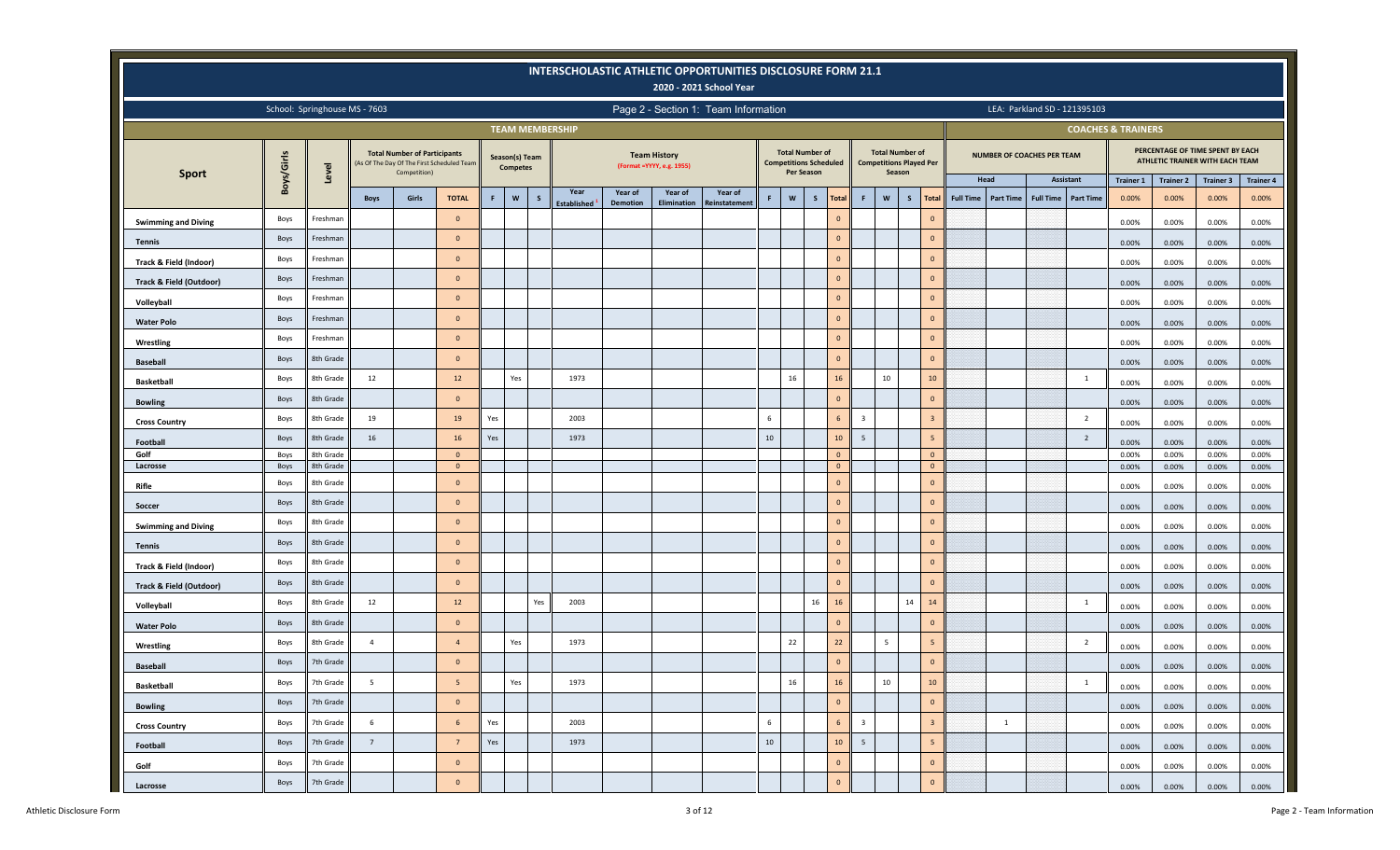|                                                   |                |                               |                |                                                     |                                            |   |                                   |              |                            |                            |                                                   | INTERSCHOLASTIC ATHLETIC OPPORTUNITIES DISCLOSURE FORM 21.1<br>2020 - 2021 School Year |   |                                             |                               |                                  |   |                                                                    |                                |                                      |                                      |                               |                  |                                                                     |                  |
|---------------------------------------------------|----------------|-------------------------------|----------------|-----------------------------------------------------|--------------------------------------------|---|-----------------------------------|--------------|----------------------------|----------------------------|---------------------------------------------------|----------------------------------------------------------------------------------------|---|---------------------------------------------|-------------------------------|----------------------------------|---|--------------------------------------------------------------------|--------------------------------|--------------------------------------|--------------------------------------|-------------------------------|------------------|---------------------------------------------------------------------|------------------|
|                                                   |                | School: Springhouse MS - 7603 |                |                                                     |                                            |   |                                   |              |                            |                            |                                                   | Page 2 - Section 1: Team Information                                                   |   |                                             |                               |                                  |   |                                                                    |                                |                                      | LEA: Parkland SD - 121395103         |                               |                  |                                                                     |                  |
|                                                   |                |                               |                |                                                     |                                            |   |                                   |              | <b>TEAM MEMBERSHIP</b>     |                            |                                                   |                                                                                        |   |                                             |                               |                                  |   |                                                                    |                                |                                      |                                      | <b>COACHES &amp; TRAINERS</b> |                  |                                                                     |                  |
|                                                   | Boys/Girls     | Level                         |                | <b>Total Number of Participants</b><br>Competition) | (As Of The Day Of The First Scheduled Team |   | Season(s) Team<br><b>Competes</b> |              |                            |                            | <b>Team History</b><br>(Format = YYYY, e.g. 1955) |                                                                                        |   | <b>Total Number of</b><br><b>Per Season</b> | <b>Competitions Scheduled</b> |                                  |   | <b>Total Number of</b><br><b>Competitions Played Per</b><br>Season |                                |                                      | <b>NUMBER OF COACHES PER TEAM</b>    |                               |                  | PERCENTAGE OF TIME SPENT BY EACH<br>ATHLETIC TRAINER WITH EACH TEAM |                  |
| <b>Sport</b>                                      |                |                               |                |                                                     |                                            |   |                                   |              |                            |                            |                                                   |                                                                                        |   |                                             |                               |                                  |   |                                                                    |                                | Head                                 | <b>Assistant</b>                     | <b>Trainer 1</b>              | <b>Trainer 2</b> | <b>Trainer 3</b>                                                    | <b>Trainer 4</b> |
|                                                   |                |                               | <b>Boys</b>    | Girls                                               | <b>TOTAL</b>                               | F | $\mathsf{w}$                      | $\mathsf{s}$ | Year<br><b>Established</b> | Year of<br><b>Demotion</b> | Year of<br><b>Elimination</b>                     | Year of<br>Reinstatement                                                               | F | $\mathsf{w}$                                | $\mathsf{s}$                  | <b>Total</b>                     | F | $\mathbf{w}$<br>$\mathsf{s}$                                       | <b>Total</b>                   | <b>Full Time</b><br><b>Part Time</b> | <b>Full Time</b><br><b>Part Time</b> | 0.00%                         | 0.00%            | 0.00%                                                               | 0.00%            |
| Rifle                                             | Boys           | 7th Grade                     |                |                                                     | $\Omega$                                   |   |                                   |              |                            |                            |                                                   |                                                                                        |   |                                             |                               | $\mathbf{0}$                     |   |                                                                    | $\mathbf{0}$                   |                                      |                                      | 0.00%                         | 0.00%            | 0.00%                                                               | 0.00%            |
| Soccer                                            | Boys           | 7th Grade                     |                |                                                     | $\mathbf{0}$                               |   |                                   |              |                            |                            |                                                   |                                                                                        |   |                                             |                               | $\mathbf{0}$                     |   |                                                                    | $\mathbf{0}$                   |                                      |                                      | 0.00%                         | 0.00%            | 0.00%                                                               | 0.00%            |
|                                                   | Boys           | 7th Grade                     |                |                                                     | $\Omega$                                   |   |                                   |              |                            |                            |                                                   |                                                                                        |   |                                             |                               | $\mathbf{0}$                     |   |                                                                    | $\mathbf{0}$                   |                                      |                                      |                               |                  |                                                                     |                  |
| <b>Swimming and Diving</b>                        | Boys           | 7th Grade                     |                |                                                     | $\mathbf{0}$                               |   |                                   |              |                            |                            |                                                   |                                                                                        |   |                                             |                               | $\mathbf{0}$                     |   |                                                                    | $\mathbf{0}$                   |                                      |                                      | 0.00%                         | 0.00%            | 0.00%                                                               | 0.00%            |
| <b>Tennis</b>                                     |                |                               |                |                                                     |                                            |   |                                   |              |                            |                            |                                                   |                                                                                        |   |                                             |                               |                                  |   |                                                                    |                                |                                      |                                      | 0.00%                         | 0.00%            | 0.00%                                                               | 0.00%            |
| Track & Field (Indoor)                            | Boys           | 7th Grade                     |                |                                                     | $\Omega$                                   |   |                                   |              |                            |                            |                                                   |                                                                                        |   |                                             |                               | $\mathbf{0}$                     |   |                                                                    | $\mathbf{0}$                   |                                      |                                      | 0.00%                         | 0.00%            | 0.00%                                                               | 0.00%            |
| Track & Field (Outdoor)                           | <b>Boys</b>    | 7th Grade                     |                |                                                     | $\Omega$                                   |   |                                   |              |                            |                            |                                                   |                                                                                        |   |                                             |                               | $\mathbf{0}$                     |   |                                                                    | $\mathbf{0}$                   |                                      |                                      | 0.00%                         | 0.00%            | 0.00%                                                               | 0.00%            |
| Volleyball                                        | Boys           | 7th Grade                     | $\overline{5}$ |                                                     | 5                                          |   |                                   | Yes          | 2003                       |                            |                                                   |                                                                                        |   |                                             | 16                            | 16                               |   | 14                                                                 | 14                             |                                      |                                      | 0.00%                         | 0.00%            | 0.00%                                                               | 0.00%            |
| <b>Water Polo</b>                                 | Boys           | 7th Grade                     |                |                                                     | $\Omega$                                   |   |                                   |              |                            |                            |                                                   |                                                                                        |   |                                             |                               | $\mathbf{0}$                     |   |                                                                    | $\overline{0}$                 |                                      |                                      | 0.00%                         | 0.00%            | 0.00%                                                               | 0.00%            |
|                                                   | Boys           | 7th Grade                     | $\overline{4}$ |                                                     | $\overline{4}$                             |   | Yes                               |              | 1973                       |                            |                                                   |                                                                                        |   | 22                                          |                               | 22                               |   | 5                                                                  | 5                              |                                      |                                      |                               |                  |                                                                     |                  |
| Wrestling<br><b>Basketball</b>                    | Girls          | Varsity                       |                |                                                     | $\mathbf{0}$                               |   |                                   |              |                            |                            |                                                   |                                                                                        |   |                                             |                               | $\overline{0}$                   |   |                                                                    | $\mathbf{0}$                   |                                      |                                      | 0.00%<br>0.00%                | 0.00%<br>0.00%   | 0.00%<br>0.00%                                                      | 0.00%<br>0.00%   |
| <b>Bowling</b>                                    | Girls          | Varsity                       |                |                                                     | $\mathbf{0}$                               |   |                                   |              |                            |                            |                                                   |                                                                                        |   |                                             |                               | $\mathbf{0}$                     |   |                                                                    | $\overline{0}$                 |                                      |                                      | 0.00%                         | 0.00%            | 0.00%                                                               | 0.00%            |
| <b>Competitive Spirit</b>                         | Girls          | Varsity                       |                |                                                     | $\mathbf{0}$                               |   |                                   |              |                            |                            |                                                   |                                                                                        |   |                                             |                               | $\mathbf{0}$                     |   |                                                                    | $\overline{0}$                 |                                      |                                      | 0.00%                         | 0.00%            | 0.00%                                                               | 0.00%            |
| <b>Cross Country</b>                              | Girls          | Varsity                       |                |                                                     | $\mathbf{0}$                               |   |                                   |              |                            |                            |                                                   |                                                                                        |   |                                             |                               | $\overline{0}$                   |   |                                                                    | $\mathbf{0}$                   |                                      |                                      | 0.00%                         | 0.00%            | 0.00%                                                               | 0.00%            |
| <b>Field Hockey</b>                               | Girls          | Varsity                       |                |                                                     | $\mathbf{0}$                               |   |                                   |              |                            |                            |                                                   |                                                                                        |   |                                             |                               | $\mathbf{0}$                     |   |                                                                    | $\overline{0}$                 |                                      |                                      | 0.00%                         | 0.00%            | 0.00%                                                               | 0.00%            |
| Golf                                              | Girls          | Varsity                       |                |                                                     | $\overline{0}$                             |   |                                   |              |                            |                            |                                                   |                                                                                        |   |                                             |                               | $\mathbf{0}$                     |   |                                                                    | $\overline{0}$                 |                                      |                                      | 0.00%                         | 0.00%            | 0.00%                                                               | 0.00%            |
| Gymnastics                                        | Girls          | Varsity                       |                |                                                     | $\mathbf{0}$                               |   |                                   |              |                            |                            |                                                   |                                                                                        |   |                                             |                               | $\mathbf{0}$                     |   |                                                                    | $\overline{0}$                 |                                      |                                      | 0.00%                         | 0.00%            | 0.00%                                                               | 0.00%            |
| Lacrosse                                          | Girls          | Varsity                       |                |                                                     | $\mathbf{0}$                               |   |                                   |              |                            |                            |                                                   |                                                                                        |   |                                             |                               | $\mathbf{0}$                     |   |                                                                    | $\overline{0}$                 |                                      |                                      | 0.00%                         | 0.00%            | 0.00%                                                               | 0.00%            |
| Rifle                                             | Girls          | Varsity                       |                |                                                     | $\mathbf{0}$                               |   |                                   |              |                            |                            |                                                   |                                                                                        |   |                                             |                               | $\overline{0}$                   |   |                                                                    | $\overline{0}$                 |                                      |                                      | 0.00%                         | 0.00%            | 0.00%                                                               | 0.00%            |
| Soccer                                            | Girls          | Varsity                       |                |                                                     | $\mathbf{0}$                               |   |                                   |              |                            |                            |                                                   |                                                                                        |   |                                             |                               | $\mathbf{0}$                     |   |                                                                    | $\overline{0}$                 |                                      |                                      | 0.00%                         | 0.00%            | 0.00%                                                               | 0.00%            |
| Softball, Fast Pitch                              | Girls          | Varsity                       |                |                                                     | $\mathbf{0}$                               |   |                                   |              |                            |                            |                                                   |                                                                                        |   |                                             |                               | $\mathbf{0}$                     |   |                                                                    | $\overline{0}$                 |                                      |                                      | 0.00%                         | 0.00%            | 0.00%                                                               | 0.00%            |
| <b>Swimming and Diving</b>                        | Girls          | Varsity                       |                |                                                     | $\overline{0}$                             |   |                                   |              |                            |                            |                                                   |                                                                                        |   |                                             |                               | $\mathbf{0}$                     |   |                                                                    | $\overline{0}$                 |                                      |                                      | 0.00%                         | 0.00%            | 0.00%                                                               | 0.00%            |
| Tennis                                            | Girls          | Varsity                       |                |                                                     | $\mathbf{0}$                               |   |                                   |              |                            |                            |                                                   |                                                                                        |   |                                             |                               | $\mathbf{0}$                     |   |                                                                    | $\overline{0}$                 |                                      |                                      | 0.00%                         | 0.00%            | 0.00%                                                               | 0.00%            |
| Track & Field (Indoor)                            | Girls          | Varsity                       |                |                                                     | $\mathbf{0}$                               |   |                                   |              |                            |                            |                                                   |                                                                                        |   |                                             |                               | $\overline{0}$                   |   |                                                                    | $\mathbf{0}$                   |                                      |                                      | 0.00%                         | 0.00%            | 0.00%                                                               | 0.00%            |
| <b>Track &amp; Field (Outdoor)</b>                | Girls          | Varsity                       |                |                                                     | $\mathbf{0}$                               |   |                                   |              |                            |                            |                                                   |                                                                                        |   |                                             |                               | $\overline{0}$<br>$\mathbf{0}$   |   |                                                                    | $\overline{0}$                 |                                      |                                      | 0.00%                         | 0.00%            | 0.00%                                                               | 0.00%            |
| Volleyball<br><b>Water Polo</b>                   | Girls<br>Girls | Varsity<br>Varsity            |                |                                                     | $\mathbf{0}$<br>$\mathbf{0}$               |   |                                   |              |                            |                            |                                                   |                                                                                        |   |                                             |                               | $\mathbf{0}$                     |   |                                                                    | $\overline{0}$<br>$\mathbf{0}$ |                                      |                                      | 0.00%<br>0.00%                | 0.00%<br>0.00%   | 0.00%<br>0.00%                                                      | 0.00%<br>0.00%   |
| <b>Basketball</b>                                 | Girls          | Jr Varsity                    |                |                                                     | $\overline{0}$                             |   |                                   |              |                            |                            |                                                   |                                                                                        |   |                                             |                               | $\mathbf{0}$                     |   |                                                                    | $\overline{0}$                 |                                      |                                      | 0.00%                         | 0.00%            | 0.00%                                                               | 0.00%            |
| <b>Bowling</b>                                    | Girls          | Jr Varsity                    |                |                                                     | $\mathbf{0}$                               |   |                                   |              |                            |                            |                                                   |                                                                                        |   |                                             |                               | $\mathbf{0}$                     |   |                                                                    | $\overline{0}$                 |                                      |                                      | 0.00%                         | 0.00%            | 0.00%                                                               | 0.00%            |
| <b>Competitive Spirit</b>                         | Girls          | Jr Varsity                    |                |                                                     | $\mathbf{0}$                               |   |                                   |              |                            |                            |                                                   |                                                                                        |   |                                             |                               | $\overline{0}$                   |   |                                                                    | $\mathbf{0}$                   |                                      |                                      | 0.00%                         | 0.00%            | 0.00%                                                               | 0.00%            |
| <b>Cross Country</b>                              | Girls          | Jr Varsity                    |                |                                                     | $\mathbf{0}$                               |   |                                   |              |                            |                            |                                                   |                                                                                        |   |                                             |                               | $\mathbf{0}$                     |   |                                                                    | $\overline{0}$                 |                                      |                                      | 0.00%                         | 0.00%            | 0.00%                                                               | 0.00%            |
| <b>Field Hockey</b>                               | Girls          | Jr Varsity                    |                |                                                     | $\mathbf{0}$                               |   |                                   |              |                            |                            |                                                   |                                                                                        |   |                                             |                               | $\mathbf{0}$                     |   |                                                                    | $\overline{0}$                 |                                      |                                      | 0.00%                         | 0.00%            | 0.00%                                                               | 0.00%            |
| Golf                                              | Girls          | Jr Varsity                    |                |                                                     | $\mathbf{0}$                               |   |                                   |              |                            |                            |                                                   |                                                                                        |   |                                             |                               | $\mathbf{0}$                     |   |                                                                    | $\mathbf{0}$                   |                                      |                                      | 0.00%                         | 0.00%            | 0.00%                                                               | 0.00%            |
| Gymnastics                                        | Girls          | Jr Varsity                    |                |                                                     | $\mathbf{0}$                               |   |                                   |              |                            |                            |                                                   |                                                                                        |   |                                             |                               | $\mathbf{0}$                     |   |                                                                    | $\mathbf{0}$                   |                                      |                                      | 0.00%                         | 0.00%            | 0.00%                                                               | 0.00%            |
| Lacrosse                                          | Girls          | Jr Varsity                    |                |                                                     | $\mathbf{0}$                               |   |                                   |              |                            |                            |                                                   |                                                                                        |   |                                             |                               | $\overline{\mathbf{0}}$          |   |                                                                    | $\mathbf 0$                    |                                      |                                      | 0.00%                         | 0.00%            | $0.00\%$                                                            | 0.00%            |
| Rifle                                             | Girls          | Jr Varsity                    |                |                                                     | $\overline{0}$                             |   |                                   |              |                            |                            |                                                   |                                                                                        |   |                                             |                               | $\circ$                          |   |                                                                    | $\mathbf 0$                    |                                      |                                      | 0.00%                         | 0.00%            | 0.00%                                                               | 0.00%            |
| Soccer                                            | Girls          | Jr Varsity                    |                |                                                     | $\mathbf{0}$                               |   |                                   |              |                            |                            |                                                   |                                                                                        |   |                                             |                               | $\overline{0}$                   |   |                                                                    | $\mathbf 0$                    |                                      |                                      | 0.00%                         | 0.00%            | $0.00\%$                                                            | 0.00%            |
| Softball, Fast Pitch                              | Girls          | Jr Varsity                    |                |                                                     | $\mathbf{0}$                               |   |                                   |              |                            |                            |                                                   |                                                                                        |   |                                             |                               | $\circ$                          |   |                                                                    | $\mathbf{0}$                   |                                      |                                      | 0.00%                         | 0.00%            | $0.00\%$                                                            | 0.00%            |
| <b>Swimming and Diving</b>                        | Girls          | Jr Varsity                    |                |                                                     | $\mathbf{0}$                               |   |                                   |              |                            |                            |                                                   |                                                                                        |   |                                             |                               | $\overline{\mathbf{0}}$          |   |                                                                    | $\mathbf{0}$                   |                                      |                                      | 0.00%                         | 0.00%            | $0.00\%$                                                            | 0.00%            |
| Tennis                                            | Girls          | Jr Varsity                    |                |                                                     | $\mathbf{0}$                               |   |                                   |              |                            |                            |                                                   |                                                                                        |   |                                             |                               | $\circ$                          |   |                                                                    | $\mathbf{0}$                   |                                      |                                      | 0.00%                         | 0.00%            | $0.00\%$                                                            | 0.00%            |
| Track & Field (Indoor)<br>Track & Field (Outdoor) | Girls<br>Girls | Jr Varsity<br>Jr Varsity      |                |                                                     | $\overline{0}$<br>$\mathbf{0}$             |   |                                   |              |                            |                            |                                                   |                                                                                        |   |                                             |                               | $\overline{0}$<br>$\overline{0}$ |   |                                                                    | $\mathbf{0}$<br>$\mathbf 0$    |                                      |                                      | 0.00%                         | 0.00%            | 0.00%                                                               | 0.00%            |
|                                                   |                |                               |                |                                                     |                                            |   |                                   |              |                            |                            |                                                   |                                                                                        |   |                                             |                               |                                  |   |                                                                    |                                |                                      |                                      | 0.00%                         | 0.00%            | 0.00%                                                               | 0.00%            |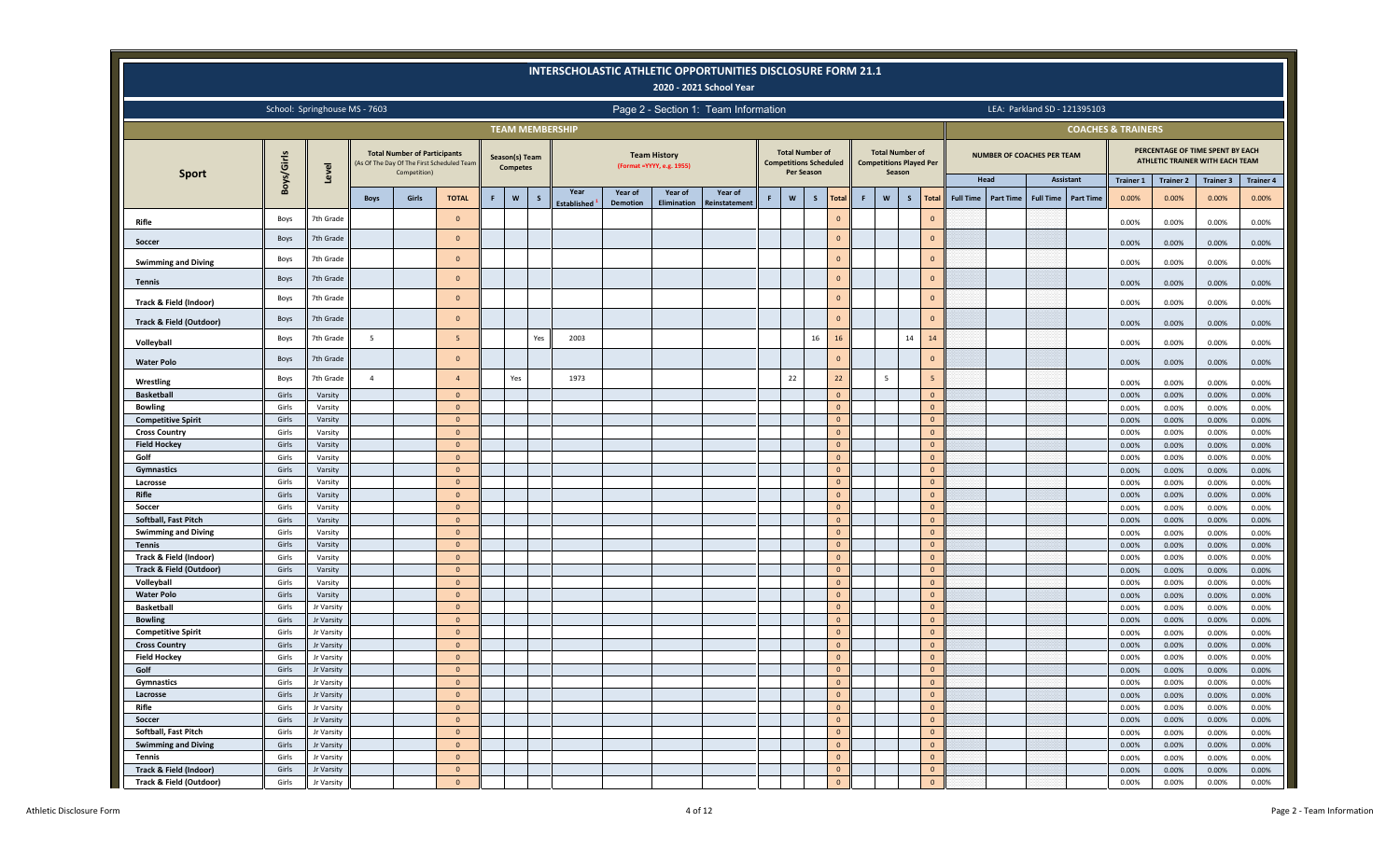|                                 |                |                               |             |                                                     |                                            |                |                 |                        |                    |                 |                                                   | INTERSCHOLASTIC ATHLETIC OPPORTUNITIES DISCLOSURE FORM 21.1<br>2020 - 2021 School Year |        |                |                                                         |                              |                |                                                                    |                                |                  |                  |                                      |                               |                  |                                                                     |                  |
|---------------------------------|----------------|-------------------------------|-------------|-----------------------------------------------------|--------------------------------------------|----------------|-----------------|------------------------|--------------------|-----------------|---------------------------------------------------|----------------------------------------------------------------------------------------|--------|----------------|---------------------------------------------------------|------------------------------|----------------|--------------------------------------------------------------------|--------------------------------|------------------|------------------|--------------------------------------|-------------------------------|------------------|---------------------------------------------------------------------|------------------|
|                                 |                | School: Springhouse MS - 7603 |             |                                                     |                                            |                |                 |                        |                    |                 |                                                   | Page 2 - Section 1: Team Information                                                   |        |                |                                                         |                              |                |                                                                    |                                |                  |                  | LEA: Parkland SD - 121395103         |                               |                  |                                                                     |                  |
|                                 |                |                               |             |                                                     |                                            |                |                 | <b>TEAM MEMBERSHIP</b> |                    |                 |                                                   |                                                                                        |        |                |                                                         |                              |                |                                                                    |                                |                  |                  |                                      | <b>COACHES &amp; TRAINERS</b> |                  |                                                                     |                  |
| <b>Sport</b>                    | Boys/Girls     | Level                         |             | <b>Total Number of Participants</b><br>Competition) | (As Of The Day Of The First Scheduled Team | Season(s) Team | <b>Competes</b> |                        |                    |                 | <b>Team History</b><br>(Format = YYYY, e.g. 1955) |                                                                                        |        | Per Season     | <b>Total Number of</b><br><b>Competitions Scheduled</b> |                              |                | <b>Total Number of</b><br><b>Competitions Played Per</b><br>Season |                                |                  |                  | NUMBER OF COACHES PER TEAM           |                               |                  | PERCENTAGE OF TIME SPENT BY EACH<br>ATHLETIC TRAINER WITH EACH TEAM |                  |
|                                 |                |                               |             |                                                     |                                            |                |                 |                        | Year               | Year of         | Year of                                           | Year of                                                                                |        |                |                                                         |                              |                |                                                                    |                                |                  | Head             | Assistant                            | <b>Trainer 1</b>              | <b>Trainer 2</b> | <b>Trainer 3</b>                                                    | <b>Trainer 4</b> |
|                                 |                |                               | <b>Boys</b> | Girls                                               | <b>TOTAL</b>                               | F              | $\mathsf{w}$    | s                      | <b>Established</b> | <b>Demotion</b> | <b>Elimination</b>                                | Reinstatement                                                                          | F      | W              | $\mathsf{s}$                                            | Total                        | F              | $\boldsymbol{\mathsf{w}}$<br>$\mathsf{s}$                          | <b>Total</b>                   | <b>Full Time</b> | <b>Part Time</b> | <b>Part Time</b><br><b>Full Time</b> | 0.00%                         | 0.00%            | 0.00%                                                               | 0.00%            |
| Volleyball<br><b>Water Polo</b> | Girls<br>Girls | Jr Varsity<br>Jr Varsity      |             |                                                     | $\overline{0}$<br>$\overline{0}$           |                |                 |                        |                    |                 |                                                   |                                                                                        |        |                |                                                         | $\mathbf{0}$<br>$\mathbf{0}$ |                |                                                                    | $\mathbf{0}$<br>$\overline{0}$ |                  |                  |                                      | 0.00%<br>0.00%                | 0.00%<br>0.00%   | 0.00%<br>0.00%                                                      | 0.00%<br>0.00%   |
| <b>Basketball</b>               | Girls          | Freshman                      |             |                                                     | $\Omega$                                   |                |                 |                        |                    |                 |                                                   |                                                                                        |        |                |                                                         | $\mathbf{0}$                 |                |                                                                    | $\mathbf{0}$                   |                  |                  |                                      | 0.00%                         | 0.00%            | 0.00%                                                               | 0.00%            |
| <b>Bowling</b>                  | Girls          | Freshman                      |             |                                                     | $\mathbf{0}$                               |                |                 |                        |                    |                 |                                                   |                                                                                        |        |                |                                                         | $\mathsf{O}\xspace$          |                |                                                                    | $\mathbf{0}$                   |                  |                  |                                      | 0.00%                         | 0.00%            | 0.00%                                                               | 0.00%            |
| <b>Competitive Spirit</b>       | Girls          | Freshman                      |             |                                                     | $\overline{0}$                             |                |                 |                        |                    |                 |                                                   |                                                                                        |        |                |                                                         | $\mathbf 0$                  |                |                                                                    | $\mathbf{0}$                   |                  |                  |                                      | 0.00%                         | 0.00%            | 0.00%                                                               | 0.00%            |
| <b>Cross Country</b>            | Girls          | Freshman                      |             |                                                     | $\mathbf{0}$                               |                |                 |                        |                    |                 |                                                   |                                                                                        |        |                |                                                         | $\mathbf{0}$                 |                |                                                                    | $\mathbf{0}$                   |                  |                  |                                      | 0.00%                         | 0.00%            | 0.00%                                                               | 0.00%            |
| <b>Field Hockey</b>             | Girls          | Freshman                      |             |                                                     | $\Omega$                                   |                |                 |                        |                    |                 |                                                   |                                                                                        |        |                |                                                         | $\mathsf{O}\xspace$          |                |                                                                    | $\mathbf{0}$                   |                  |                  |                                      | 0.00%                         | 0.00%            | 0.00%                                                               | 0.00%            |
| Golf                            | Girls          | Freshman                      |             |                                                     | $\overline{0}$                             |                |                 |                        |                    |                 |                                                   |                                                                                        |        |                |                                                         | $\mathbf{0}$                 |                |                                                                    | $\mathbf{0}$                   |                  |                  |                                      | 0.00%                         | 0.00%            | 0.00%                                                               | 0.00%            |
| Gymnastics                      | Girls          | Freshman                      |             |                                                     | $\mathbf{0}$                               |                |                 |                        |                    |                 |                                                   |                                                                                        |        |                |                                                         | $\mathsf{O}\xspace$          |                |                                                                    | $\mathbf{0}$                   |                  |                  |                                      | 0.00%                         | 0.00%            | 0.00%                                                               | 0.00%            |
| Lacrosse                        | Girls          | Freshman                      |             |                                                     | $\overline{0}$                             |                |                 |                        |                    |                 |                                                   |                                                                                        |        |                |                                                         | $\mathbf 0$                  |                |                                                                    | $\mathbf{0}$                   |                  |                  |                                      | 0.00%                         | 0.00%            | 0.00%                                                               | 0.00%            |
| Rifle                           | Girls          | Freshman                      |             |                                                     | $\mathbf{0}$                               |                |                 |                        |                    |                 |                                                   |                                                                                        |        |                |                                                         | $\mathbf 0$                  |                |                                                                    | $\mathbf{0}$                   |                  |                  |                                      | 0.00%                         | 0.00%            | 0.00%                                                               | 0.00%            |
| Soccer                          | Girls          | Freshman                      |             |                                                     | $\Omega$                                   |                |                 |                        |                    |                 |                                                   |                                                                                        |        |                |                                                         | $\mathsf{O}\xspace$          |                |                                                                    | $\mathbf{0}$                   |                  |                  |                                      | 0.00%                         | 0.00%            | 0.00%                                                               | 0.00%            |
| Softball, Fast Pitch            | Girls          | Freshman                      |             |                                                     | $\Omega$                                   |                |                 |                        |                    |                 |                                                   |                                                                                        |        |                |                                                         | $\mathbf{0}$                 |                |                                                                    | $\mathbf{0}$                   |                  |                  |                                      | 0.00%                         | 0.00%            | 0.00%                                                               | 0.00%            |
| <b>Swimming and Diving</b>      | Girls          | Freshman                      |             |                                                     | $\mathbf{0}$                               |                |                 |                        |                    |                 |                                                   |                                                                                        |        |                |                                                         | $\mathsf{O}\xspace$          |                |                                                                    | $\mathbf{0}$                   |                  |                  |                                      | 0.00%                         | 0.00%            | 0.00%                                                               | 0.00%            |
| <b>Tennis</b>                   | Girls          | Freshman                      |             |                                                     | $\overline{0}$                             |                |                 |                        |                    |                 |                                                   |                                                                                        |        |                |                                                         | $\mathbf 0$                  |                |                                                                    | $\mathbf{0}$                   |                  |                  |                                      | 0.00%                         | 0.00%            | 0.00%                                                               | 0.00%            |
| Track & Field (Indoor)          | Girls          | Freshman                      |             |                                                     | $\mathbf{0}$                               |                |                 |                        |                    |                 |                                                   |                                                                                        |        |                |                                                         | $\mathbf 0$                  |                |                                                                    | $\mathbf{0}$                   |                  |                  |                                      | 0.00%                         | 0.00%            | 0.00%                                                               | 0.00%            |
| Track & Field (Outdoor)         | Girls          | Freshman                      |             |                                                     | $\Omega$                                   |                |                 |                        |                    |                 |                                                   |                                                                                        |        |                |                                                         | $\mathsf{O}\xspace$          |                |                                                                    | $\mathbf{0}$                   |                  |                  |                                      | 0.00%                         | 0.00%            | 0.00%                                                               | 0.00%            |
| Volleyball                      | Girls          | Freshman                      |             |                                                     | $\mathbf{0}$                               |                |                 |                        |                    |                 |                                                   |                                                                                        |        |                |                                                         | $\mathbf{0}$                 |                |                                                                    | $\mathbf{0}$                   |                  |                  |                                      | 0.00%                         | 0.00%            | 0.00%                                                               | 0.00%            |
| <b>Water Polo</b>               | Girls          | Freshman                      |             |                                                     | $\mathbf{0}$                               |                |                 |                        |                    |                 |                                                   |                                                                                        |        |                |                                                         | $\mathsf{O}\xspace$          |                |                                                                    | $\mathbf{0}$                   |                  |                  |                                      | 0.00%                         | 0.00%            | 0.00%                                                               | 0.00%            |
| <b>Basketball</b>               | Girls          | 8th Grade                     |             | 12                                                  | 12                                         |                | Yes             |                        | 1973               |                 |                                                   |                                                                                        |        | 16             |                                                         | 16                           |                | 10                                                                 | 10                             |                  |                  |                                      | 0.00%                         | 0.00%            | 0.00%                                                               | 0.00%            |
| <b>Bowling</b>                  | Girls          | 8th Grade                     |             |                                                     | $\mathbf{0}$                               |                |                 |                        |                    |                 |                                                   |                                                                                        |        |                |                                                         | $\mathbf{0}$                 |                |                                                                    | $\mathbf{0}$                   |                  |                  |                                      | 0.00%                         | 0.00%            | 0.00%                                                               | 0.00%            |
| <b>Competitive Spirit</b>       | Girls          | 8th Grade                     |             | $10\,$                                              | 10                                         |                | Yes             |                        | 1999               |                 |                                                   |                                                                                        |        | $\overline{3}$ |                                                         | $\overline{3}$               |                | $\mathbf 0$                                                        | $\mathbf{0}$                   |                  |                  |                                      | 0.00%                         | $0.00\%$         | 0.00%                                                               | 0.00%            |
| <b>Cross Country</b>            | Girls          | 8th Grade                     |             | 19                                                  | 19                                         | Yes            |                 |                        | 2003               |                 |                                                   |                                                                                        | 6      |                |                                                         | 6                            | $\overline{3}$ |                                                                    | $\overline{\mathbf{3}}$        |                  |                  |                                      | 0.00%                         | 0.00%            | 0.00%                                                               | 0.00%            |
| <b>Field Hockey</b>             | Girls          | 8th Grade                     |             | $10\,$                                              | 10                                         | Yes            |                 |                        | 1999               |                 |                                                   |                                                                                        | $14\,$ |                |                                                         | 14                           | 6              |                                                                    | $6\phantom{1}$                 |                  |                  |                                      | 0.00%                         | 0.00%            | 0.00%                                                               | 0.00%            |
| Golf                            | Girls          | 8th Grade                     |             |                                                     | $\overline{0}$                             |                |                 |                        |                    |                 |                                                   |                                                                                        |        |                |                                                         | $\mathbf 0$                  |                |                                                                    | $\mathbf 0$                    |                  |                  |                                      | 0.00%                         | 0.00%            | 0.00%                                                               | 0.00%            |
| Gymnastics                      | Girls          | 8th Grade                     |             |                                                     | $\overline{0}$                             |                |                 |                        |                    |                 |                                                   |                                                                                        |        |                |                                                         | $\mathbf 0$                  |                |                                                                    | $\mathbf 0$                    |                  |                  |                                      | 0.00%                         | 0.00%            | 0.00%                                                               | 0.00%            |
| Lacrosse                        | Girls          | 8th Grade                     |             |                                                     | $\overline{0}$                             |                |                 |                        |                    |                 |                                                   |                                                                                        |        |                |                                                         | $\mathbf 0$                  |                |                                                                    | $\mathbf 0$                    |                  |                  |                                      | 0.00%                         | 0.00%            | 0.00%                                                               | 0.00%            |
| Rifle                           | Girls          | 8th Grade                     |             |                                                     | $\mathbf{0}$                               |                |                 |                        |                    |                 |                                                   |                                                                                        |        |                |                                                         | $\mathbf 0$                  |                |                                                                    | $\mathbf{0}$                   |                  |                  |                                      | 0.00%                         | 0.00%            | 0.00%                                                               | 0.00%            |
| Soccer                          | Girls          | 8th Grade                     |             |                                                     | $\overline{0}$                             |                |                 |                        |                    |                 |                                                   |                                                                                        |        |                |                                                         | $\mathbf 0$                  |                |                                                                    | $\mathbf{0}$                   |                  |                  |                                      | 0.00%                         | 0.00%            | 0.00%                                                               | 0.00%            |
| Softball, Fast Pitch            | Girls          | 8th Grade                     |             | 9                                                   | 9                                          |                |                 | Yes                    | 2003               |                 |                                                   |                                                                                        |        |                | 16                                                      | 16                           |                |                                                                    | $10\,$<br>$10\,$               |                  |                  |                                      | 0.00%                         | 0.00%            | 0.00%                                                               | 0.00%            |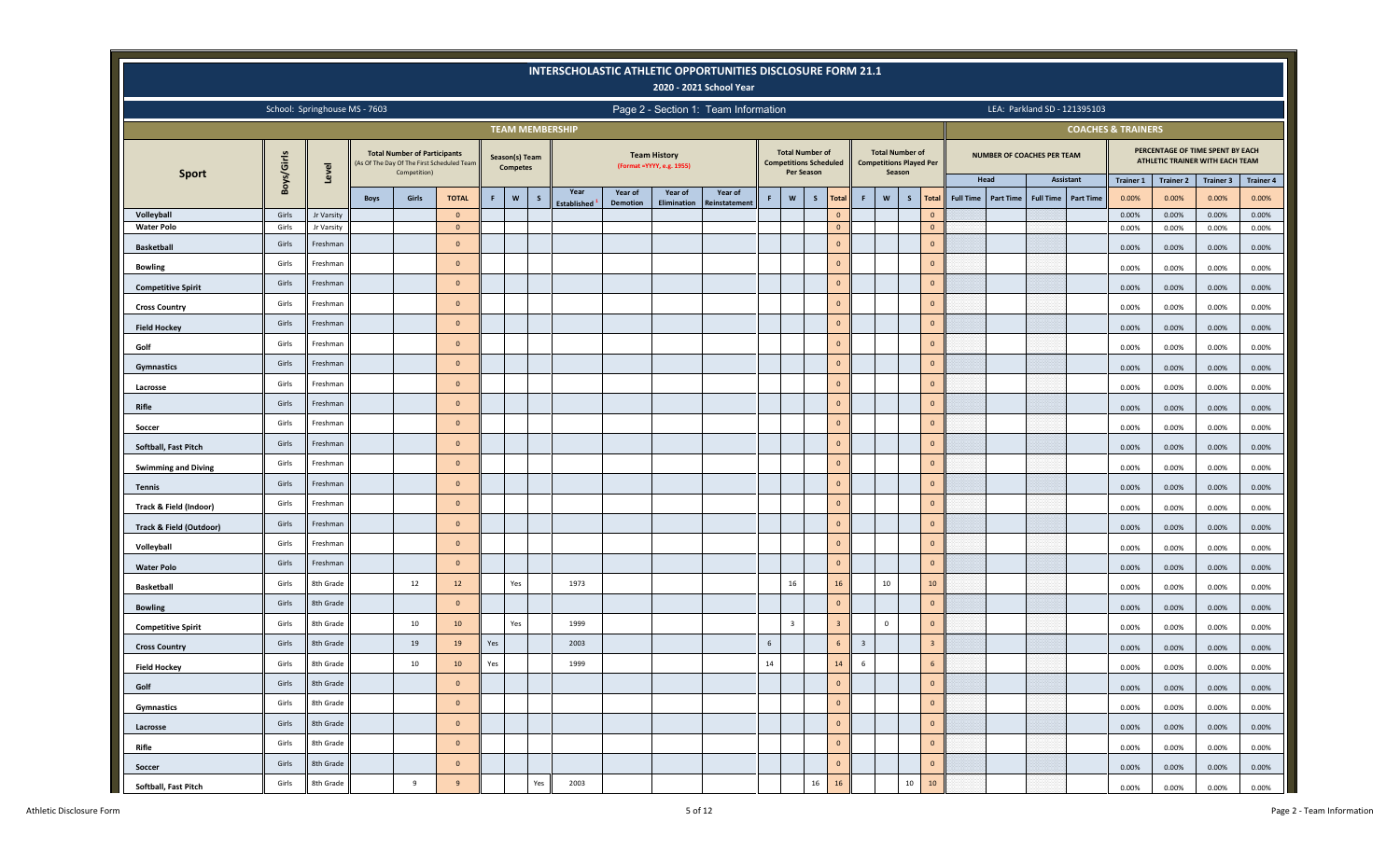|                                                                                                         |            |                               |             |                                                                                                   |                |     |                                   |     |                          |                 |                                                   | INTERSCHOLASTIC ATHLETIC OPPORTUNITIES DISCLOSURE FORM 21.1<br>2020 - 2021 School Year |         |                                                                              |              |                |                |                                                                    |                        |                  |                  |                                   |                  |                               |                  |                                                                     |                  |
|---------------------------------------------------------------------------------------------------------|------------|-------------------------------|-------------|---------------------------------------------------------------------------------------------------|----------------|-----|-----------------------------------|-----|--------------------------|-----------------|---------------------------------------------------|----------------------------------------------------------------------------------------|---------|------------------------------------------------------------------------------|--------------|----------------|----------------|--------------------------------------------------------------------|------------------------|------------------|------------------|-----------------------------------|------------------|-------------------------------|------------------|---------------------------------------------------------------------|------------------|
|                                                                                                         |            | School: Springhouse MS - 7603 |             |                                                                                                   |                |     |                                   |     |                          |                 |                                                   | Page 2 - Section 1: Team Information                                                   |         |                                                                              |              |                |                |                                                                    |                        |                  |                  | LEA: Parkland SD - 121395103      |                  |                               |                  |                                                                     |                  |
|                                                                                                         |            |                               |             |                                                                                                   |                |     |                                   |     | <b>TEAM MEMBERSHIP</b>   |                 |                                                   |                                                                                        |         |                                                                              |              |                |                |                                                                    |                        |                  |                  |                                   |                  | <b>COACHES &amp; TRAINERS</b> |                  |                                                                     |                  |
| <b>Sport</b>                                                                                            | Boys/Girls | Level                         |             | <b>Total Number of Participants</b><br>(As Of The Day Of The First Scheduled Team<br>Competition) |                |     | Season(s) Team<br><b>Competes</b> |     |                          |                 | <b>Team History</b><br>(Format = YYYY, e.g. 1955) |                                                                                        |         | <b>Total Number of</b><br><b>Competitions Scheduled</b><br><b>Per Season</b> |              |                |                | <b>Total Number of</b><br><b>Competitions Played Per</b><br>Season |                        |                  |                  | <b>NUMBER OF COACHES PER TEAM</b> |                  |                               |                  | PERCENTAGE OF TIME SPENT BY EACH<br>ATHLETIC TRAINER WITH EACH TEAM |                  |
|                                                                                                         |            |                               |             |                                                                                                   |                |     |                                   |     | Year                     | Year of         | Year of                                           | Year of                                                                                |         |                                                                              |              |                |                |                                                                    |                        |                  | Head             | <b>Assistant</b>                  |                  | <b>Trainer 1</b>              | <b>Trainer 2</b> | <b>Trainer 3</b>                                                    | <b>Trainer 4</b> |
|                                                                                                         |            |                               | <b>Boys</b> | Girls                                                                                             | <b>TOTAL</b>   | F.  | $\mathsf{w}$                      | s   | Established <sup>1</sup> | <b>Demotion</b> | Elimination                                       | <b>Reinstatement</b>                                                                   | F       | $\boldsymbol{\mathsf{w}}$                                                    | $\mathsf{s}$ | Total          | <b>F</b>       | $\mathsf{w}$                                                       | $\mathsf{s}$<br>Total  | <b>Full Time</b> | <b>Part Time</b> | <b>Full Time</b>                  | <b>Part Time</b> | 0.00%                         | 0.00%            | 0.00%                                                               | 0.00%            |
| <b>Swimming and Diving</b>                                                                              | Girls      | 8th Grade                     |             |                                                                                                   | $\Omega$       |     |                                   |     |                          |                 |                                                   |                                                                                        |         |                                                                              |              | $\mathbf{0}$   |                |                                                                    | $\Omega$               |                  |                  |                                   |                  | 0.00%                         | 0.00%            | 0.00%                                                               | 0.00%            |
| <b>Tennis</b>                                                                                           | Girls      | 8th Grade                     |             |                                                                                                   | $\Omega$       |     |                                   |     |                          |                 |                                                   |                                                                                        |         |                                                                              |              | $\mathbf 0$    |                |                                                                    | $\mathbf{0}$           |                  |                  |                                   |                  | 0.00%                         | 0.00%            | 0.00%                                                               | 0.00%            |
| <b>Track &amp; Field (Indoor)</b>                                                                       | Girls      | 8th Grade                     |             |                                                                                                   | $\mathbf{0}$   |     |                                   |     |                          |                 |                                                   |                                                                                        |         |                                                                              |              | $\mathbf{0}$   |                |                                                                    | $\mathbf{0}$           |                  |                  |                                   |                  | 0.00%                         | 0.00%            | 0.00%                                                               | 0.00%            |
| Track & Field (Outdoor)                                                                                 | Girls      | 8th Grade                     |             |                                                                                                   | $\Omega$       |     |                                   |     |                          |                 |                                                   |                                                                                        |         |                                                                              |              | $\mathbf{0}$   |                |                                                                    | $\Omega$               |                  |                  |                                   |                  | 0.00%                         | 0.00%            | 0.00%                                                               | 0.00%            |
| Volleyball                                                                                              | Girls      | 8th Grade                     |             | 14                                                                                                | 14             | Yes |                                   |     | 2003                     |                 |                                                   |                                                                                        | 16      |                                                                              |              | 16             | 6              |                                                                    | 6                      |                  |                  |                                   |                  | 0.00%                         | 0.00%            | 0.00%                                                               | 0.00%            |
| <b>Water Polo</b>                                                                                       | Girls      | 8th Grade                     |             |                                                                                                   | $\mathbf{0}$   |     |                                   |     |                          |                 |                                                   |                                                                                        |         |                                                                              |              | $\mathbf 0$    |                |                                                                    | $\mathbf{0}$           |                  |                  |                                   |                  | 0.00%                         | 0.00%            | 0.00%                                                               | 0.00%            |
| <b>Basketball</b>                                                                                       | Girls      | 7th Grade                     |             | $6\phantom{1}$                                                                                    | -6             |     | Yes                               |     | 1973                     |                 |                                                   |                                                                                        | 16      |                                                                              |              | 16             |                | 10                                                                 | 10 <sup>°</sup>        |                  |                  |                                   |                  | 0.00%                         | 0.00%            | 0.00%                                                               | 0.00%            |
| <b>Bowling</b>                                                                                          | Girls      | 7th Grade                     |             |                                                                                                   | $\Omega$       |     |                                   |     |                          |                 |                                                   |                                                                                        |         |                                                                              |              | $\Omega$       |                |                                                                    | $\Omega$               |                  |                  |                                   |                  | 0.00%                         | 0.00%            | 0.00%                                                               | 0.00%            |
| <b>Competitive Spirit</b>                                                                               | Girls      | 7th Grade                     |             | 5                                                                                                 | -5             |     | Yes                               |     | 1999                     |                 |                                                   |                                                                                        |         | $\overline{3}$                                                               |              | $\overline{3}$ |                | $\mathsf 0$                                                        | $\mathbf{0}$           |                  |                  |                                   |                  | 0.00%                         | 0.00%            | 0.00%                                                               | 0.00%            |
| <b>Cross Country</b>                                                                                    | Girls      | 7th Grade                     |             | 6                                                                                                 |                | Yes |                                   |     | 2003                     |                 |                                                   |                                                                                        | 6       |                                                                              |              | 6              | $\overline{3}$ |                                                                    | $\overline{3}$         |                  |                  |                                   |                  | 0.00%                         | 0.00%            | 0.00%                                                               | 0.00%            |
| <b>Field Hockey</b>                                                                                     | Girls      | 7th Grade                     |             | $\overline{\mathbf{3}}$                                                                           | $\mathbf{R}$   | Yes |                                   |     | 1999                     |                 |                                                   |                                                                                        | 14      |                                                                              |              | 14             | 6              |                                                                    | 6                      |                  |                  |                                   |                  | 0.00%                         | 0.00%            | 0.00%                                                               | 0.00%            |
| Golf                                                                                                    | Girls      | 7th Grade                     |             |                                                                                                   | $\mathbf{0}$   |     |                                   |     |                          |                 |                                                   |                                                                                        |         |                                                                              |              | $\mathbf{0}$   |                |                                                                    | $\mathbf{0}$           |                  |                  |                                   |                  | 0.00%                         | 0.00%            | 0.00%                                                               | 0.00%            |
| Gymnastics                                                                                              | Girls      | 7th Grade                     |             |                                                                                                   | $\mathbf{0}$   |     |                                   |     |                          |                 |                                                   |                                                                                        |         |                                                                              |              | $\mathbf 0$    |                |                                                                    | $\Omega$               |                  |                  |                                   |                  | 0.00%                         | 0.00%            | 0.00%                                                               | 0.00%            |
| Lacrosse                                                                                                | Girls      | 7th Grade                     |             |                                                                                                   | $\mathbf{0}$   |     |                                   |     |                          |                 |                                                   |                                                                                        |         |                                                                              |              | $\mathbf{0}$   |                |                                                                    | $\mathbf{0}$           |                  |                  |                                   |                  | 0.00%                         | 0.00%            | 0.00%                                                               | 0.00%            |
| <b>Rifle</b>                                                                                            | Girls      | 7th Grade                     |             |                                                                                                   | $\mathbf{0}$   |     |                                   |     |                          |                 |                                                   |                                                                                        |         |                                                                              |              | $\mathbf{0}$   |                |                                                                    | $\mathbf{0}$           |                  |                  |                                   |                  | 0.00%                         | 0.00%            | 0.00%                                                               | 0.00%            |
| Soccer                                                                                                  | Girls      | 7th Grade                     |             |                                                                                                   | $\overline{0}$ |     |                                   |     |                          |                 |                                                   |                                                                                        |         |                                                                              |              | $\mathbf{0}$   |                |                                                                    | $\Omega$               |                  |                  |                                   |                  | 0.00%                         | 0.00%            | 0.00%                                                               | 0.00%            |
| Softball, Fast Pitch                                                                                    | Girls      | 7th Grade                     |             | $\overline{\mathbf{3}}$                                                                           | $\overline{3}$ |     |                                   | Yes | 2003                     |                 |                                                   |                                                                                        |         |                                                                              | 15           | 15             |                |                                                                    | 10 <sup>10</sup><br>10 |                  |                  |                                   |                  | 0.00%                         | 0.00%            | 0.00%                                                               | 0.00%            |
| <b>Swimming and Diving</b>                                                                              | Girls      | 7th Grade                     |             |                                                                                                   | $\Omega$       |     |                                   |     |                          |                 |                                                   |                                                                                        |         |                                                                              |              | $\mathbf{0}$   |                |                                                                    | $\mathbf{0}$           |                  |                  |                                   |                  | 0.00%                         | 0.00%            | 0.00%                                                               | 0.00%            |
| <b>Tennis</b>                                                                                           | Girls      | 7th Grade                     |             |                                                                                                   | $\Omega$       |     |                                   |     |                          |                 |                                                   |                                                                                        |         |                                                                              |              | $\mathbf{0}$   |                |                                                                    | $\Omega$               |                  |                  |                                   |                  | 0.00%                         | 0.00%            | 0.00%                                                               | 0.00%            |
| Track & Field (Indoor)                                                                                  | Girls      | 7th Grade                     |             |                                                                                                   | $\Omega$       |     |                                   |     |                          |                 |                                                   |                                                                                        |         |                                                                              |              | $\mathbf{0}$   |                |                                                                    | $\Omega$               |                  |                  |                                   |                  | 0.00%                         | 0.00%            | 0.00%                                                               | 0.00%            |
| <b>Track &amp; Field (Outdoor)</b>                                                                      | Girls      | 7th Grade                     |             |                                                                                                   | $\mathbf{0}$   |     |                                   |     |                          |                 |                                                   |                                                                                        |         |                                                                              |              | $\mathbf{0}$   |                |                                                                    | $\mathbf{0}$           |                  |                  |                                   |                  | 0.00%                         | 0.00%            | 0.00%                                                               | 0.00%            |
| Volleyball                                                                                              | Girls      | 7th Grade                     |             | 5                                                                                                 | -5             | Yes |                                   |     | 2003                     |                 |                                                   |                                                                                        | $\,6\,$ |                                                                              |              | $6\phantom{1}$ | -6             |                                                                    | 6                      |                  |                  |                                   |                  | 0.00%                         | 0.00%            | 0.00%                                                               | 0.00%            |
| <b>Water Polo</b>                                                                                       | Girls      | 7th Grade                     |             |                                                                                                   | $\Omega$       |     |                                   |     |                          |                 |                                                   |                                                                                        |         |                                                                              |              | $\mathbf{0}$   |                |                                                                    | $\mathbf{0}$           |                  |                  |                                   |                  | 0.00%                         | 0.00%            | 0.00%                                                               | 0.00%            |
| <sup>1</sup> For initial submission and for interscholastic athletic teams that were newly established. |            |                               |             |                                                                                                   |                |     |                                   |     |                          |                 |                                                   |                                                                                        |         |                                                                              |              |                |                |                                                                    |                        |                  |                  |                                   |                  |                               |                  |                                                                     |                  |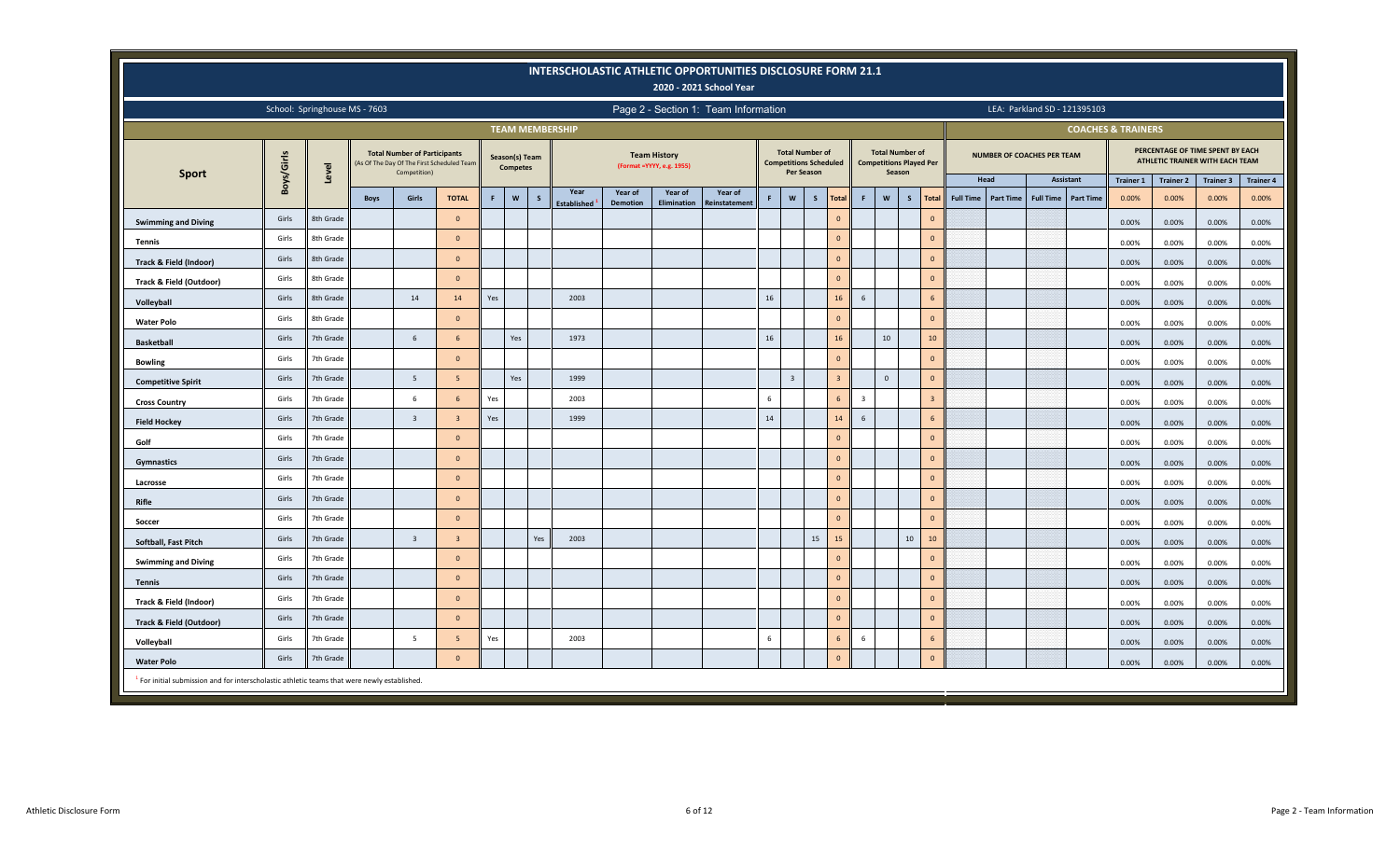|                                                  |              |                               |                              |                     |                 |                                               |                                | INTERSCHOLASTIC ATHLETIC OPPORTUNITIES DISCLOSURE FORM 21.1<br>2020 - 2021 School Year |                          |                                                            |                      |                                                                                                    |                                               |                                                                                               |
|--------------------------------------------------|--------------|-------------------------------|------------------------------|---------------------|-----------------|-----------------------------------------------|--------------------------------|----------------------------------------------------------------------------------------|--------------------------|------------------------------------------------------------|----------------------|----------------------------------------------------------------------------------------------------|-----------------------------------------------|-----------------------------------------------------------------------------------------------|
|                                                  |              | School: Springhouse MS - 7603 |                              |                     |                 |                                               |                                | Page 3 - Section 1: Financial Information                                              |                          |                                                            |                      |                                                                                                    | LEA: Parkland SD - 121395103                  |                                                                                               |
|                                                  |              |                               |                              |                     |                 |                                               |                                | <b>ATHLETIC EXPENDITURES</b>                                                           |                          |                                                            |                      |                                                                                                    |                                               |                                                                                               |
|                                                  |              |                               |                              |                     |                 |                                               |                                | SCHOOL'S ANNUAL EXPENDITURES FOR EACH TEAM                                             |                          |                                                            |                      |                                                                                                    | NON-SCHOOL (BOOSTER CLUBS, ALUMNI & OTHER     |                                                                                               |
| Team                                             | Boys/Girls   | Level                         | School<br>Ē<br>Amrua<br>Expe | Travel <sup>1</sup> | <b>Uniforms</b> | <b>Supplies and</b><br>Equipment <sup>3</sup> | <b>Facilities</b> <sup>4</sup> | Other                                                                                  |                          | <b>Coaching Staff Compensation</b><br>per Sport per Season |                      | <b>Total Compensatio</b><br><b>For All Athletic</b><br><b>Trainers Per</b><br><b>Academic Year</b> | List total value of contributions<br>per team | <b>NON-SCHOOL) CONTRIBUTIONS &amp; PURCHASES</b><br>List total value of purchases<br>per team |
|                                                  |              |                               | <b>Totals</b>                | \$2,713.00          | \$0.00          | \$6,498.00                                    | \$0.00                         | \$4,579.00                                                                             | Fall<br>\$16,351.00      | Winter<br>\$20,929.00                                      | Spring<br>\$7,061.00 | \$0.00                                                                                             | \$0.00                                        | \$0.00                                                                                        |
| <b>Baseball</b>                                  | Boys         | Varsity                       | \$0.00                       |                     |                 |                                               |                                |                                                                                        |                          |                                                            |                      |                                                                                                    | \$0.00                                        | \$0.00                                                                                        |
| <b>Basketball</b>                                | Boys         | Varsity                       | \$0.00                       |                     |                 |                                               |                                |                                                                                        |                          |                                                            |                      |                                                                                                    | \$0.00                                        | \$0.00                                                                                        |
| <b>Bowling</b><br><b>Cross Country</b>           | Boys<br>Boys | Varsity                       | \$0.00                       |                     |                 |                                               |                                |                                                                                        |                          |                                                            |                      |                                                                                                    | \$0.00<br>\$0.00                              | \$0.00<br>\$0.00                                                                              |
| Football                                         | Boys         | Varsity<br>Varsity            | \$0.00<br>\$0.00             |                     |                 |                                               |                                |                                                                                        |                          |                                                            |                      |                                                                                                    | \$0.00                                        | \$0.00                                                                                        |
| Golf                                             | Boys         | Varsity                       | \$0.00                       |                     |                 |                                               |                                |                                                                                        |                          |                                                            |                      |                                                                                                    | \$0.00                                        | \$0.00                                                                                        |
| Lacrosse                                         | Boys         | Varsity                       | \$0.00                       |                     |                 |                                               |                                |                                                                                        |                          |                                                            |                      |                                                                                                    | \$0.00                                        | \$0.00                                                                                        |
| Rifle<br>Soccer                                  | Boys<br>Boys | Varsity<br>Varsity            | \$0.00<br>\$0.00             |                     |                 |                                               |                                |                                                                                        |                          |                                                            |                      |                                                                                                    | \$0.00<br>\$0.00                              | \$0.00<br>\$0.00                                                                              |
| <b>Swimming and Diving</b>                       | Boys         | Varsity                       | \$0.00                       |                     |                 |                                               |                                |                                                                                        |                          |                                                            |                      |                                                                                                    | \$0.00                                        | \$0.00                                                                                        |
| <b>Tennis</b>                                    | <b>Boys</b>  | Varsity                       | \$0.00                       |                     |                 |                                               |                                |                                                                                        |                          |                                                            |                      |                                                                                                    | \$0.00                                        | \$0.00                                                                                        |
| Track & Field (Indoor)                           | Boys         | Varsity                       | \$0.00                       |                     |                 |                                               |                                |                                                                                        |                          |                                                            |                      |                                                                                                    | \$0.00                                        | \$0.00                                                                                        |
| <b>Track &amp; Field (Outdoor)</b><br>Volleyball | Boys         | Varsity                       | \$0.00                       |                     |                 |                                               |                                |                                                                                        |                          |                                                            |                      |                                                                                                    | \$0.00<br>\$0.00                              | \$0.00<br>\$0.00                                                                              |
| <b>Water Polo</b>                                | Boys<br>Boys | Varsity<br>Varsity            | \$0.00<br>\$0.00             |                     |                 |                                               |                                |                                                                                        |                          |                                                            |                      |                                                                                                    | \$0.00                                        | \$0.00                                                                                        |
| Wrestling                                        | Boys         | Varsity                       | \$0.00                       |                     |                 |                                               |                                |                                                                                        |                          |                                                            |                      |                                                                                                    | \$0.00                                        | \$0.00                                                                                        |
| <b>Baseball</b>                                  | Boys         | Jr Varsity                    | \$0.00                       |                     |                 |                                               |                                |                                                                                        |                          |                                                            |                      |                                                                                                    | \$0.00                                        | \$0.00                                                                                        |
| <b>Basketball</b>                                | Boys         | Jr Varsity                    | \$0.00                       |                     |                 |                                               |                                |                                                                                        |                          |                                                            |                      |                                                                                                    | \$0.00                                        | \$0.00                                                                                        |
| <b>Bowling</b><br><b>Cross Country</b>           | Boys<br>Boys | Jr Varsity<br>Jr Varsity      | \$0.00<br>\$0.00             |                     |                 |                                               |                                |                                                                                        |                          |                                                            |                      |                                                                                                    | \$0.00<br>\$0.00                              | \$0.00<br>\$0.00                                                                              |
| Football                                         | Boys         | Jr Varsity                    | \$0.00                       |                     |                 |                                               |                                |                                                                                        |                          |                                                            |                      |                                                                                                    | \$0.00                                        | \$0.00                                                                                        |
| Golf                                             | Boys         | Jr Varsity                    | \$0.00                       |                     |                 |                                               |                                |                                                                                        |                          |                                                            |                      |                                                                                                    | \$0.00                                        | \$0.00                                                                                        |
| Lacrosse                                         | Boys         | Jr Varsity                    | \$0.00                       |                     |                 |                                               |                                |                                                                                        |                          |                                                            |                      |                                                                                                    | \$0.00                                        | \$0.00                                                                                        |
| Rifle                                            | Boys         | Jr Varsity                    | \$0.00                       |                     |                 |                                               |                                |                                                                                        |                          |                                                            |                      |                                                                                                    | \$0.00                                        | \$0.00                                                                                        |
| Soccer<br><b>Swimming and Diving</b>             | Boys<br>Boys | Jr Varsity<br>Jr Varsity      | \$0.00<br>\$0.00             |                     |                 |                                               |                                |                                                                                        |                          |                                                            |                      |                                                                                                    | \$0.00<br>\$0.00                              | \$0.00<br>\$0.00                                                                              |
| <b>Tennis</b>                                    | Boys         | Jr Varsity                    | \$0.00                       |                     |                 |                                               |                                |                                                                                        |                          |                                                            |                      |                                                                                                    | \$0.00                                        | \$0.00                                                                                        |
| Track & Field (Indoor)                           | Boys         | Jr Varsity                    | \$0.00                       |                     |                 |                                               |                                |                                                                                        |                          |                                                            |                      |                                                                                                    | \$0.00                                        | \$0.00                                                                                        |
| <b>Track &amp; Field (Outdoor)</b>               | Boys         | Jr Varsity                    | \$0.00                       |                     |                 |                                               |                                |                                                                                        |                          |                                                            |                      |                                                                                                    | \$0.00                                        | \$0.00                                                                                        |
| Volleyball<br><b>Water Polo</b>                  | Boys<br>Boys | Jr Varsity<br>Jr Varsity      | \$0.00<br>\$0.00             |                     |                 |                                               |                                |                                                                                        |                          |                                                            |                      |                                                                                                    | \$0.00<br>\$0.00                              | \$0.00<br>\$0.00                                                                              |
| Wrestling                                        | Boys         | Jr Varsity                    | \$0.00                       |                     |                 |                                               |                                |                                                                                        |                          |                                                            |                      |                                                                                                    | \$0.00                                        | \$0.00                                                                                        |
| <b>Baseball</b>                                  | Boys         | Freshman                      | \$0.00                       |                     |                 |                                               |                                |                                                                                        |                          |                                                            |                      |                                                                                                    | \$0.00                                        | \$0.00                                                                                        |
| <b>Basketball</b>                                | Boys         | Freshman                      | \$0.00                       |                     |                 |                                               |                                |                                                                                        |                          |                                                            |                      |                                                                                                    | \$0.00                                        | \$0.00                                                                                        |
| <b>Bowling</b>                                   | Boys         | Freshman                      | \$0.00                       |                     |                 |                                               |                                |                                                                                        |                          |                                                            |                      |                                                                                                    | \$0.00<br>\$0.00                              | \$0.00                                                                                        |
| <b>Cross Country</b><br>Football                 | Boys<br>Boys | Freshman<br>Freshman          | \$0.00<br>\$0.00             |                     |                 |                                               |                                |                                                                                        |                          |                                                            |                      |                                                                                                    | \$0.00                                        | \$0.00<br>\$0.00                                                                              |
| Golf                                             | Boys         | Freshman                      | \$0.00                       |                     |                 |                                               |                                |                                                                                        |                          |                                                            |                      |                                                                                                    | \$0.00                                        | \$0.00                                                                                        |
| Lacrosse                                         | Boys         | Freshman                      | \$0.00                       |                     |                 |                                               |                                |                                                                                        |                          |                                                            |                      |                                                                                                    | \$0.00                                        | \$0.00                                                                                        |
| Rifle                                            | Boys         | Freshman                      | \$0.00                       |                     |                 |                                               |                                |                                                                                        |                          |                                                            |                      |                                                                                                    | \$0.00                                        | \$0.00                                                                                        |
| Soccer<br><b>Swimming and Diving</b>             | Boys<br>Boys | Freshman<br>Freshman          | \$0.00<br>\$0.00             |                     |                 |                                               |                                |                                                                                        |                          |                                                            |                      |                                                                                                    | \$0.00<br>\$0.00                              | \$0.00<br>\$0.00                                                                              |
| Tennis                                           | Boys         | Freshman                      | \$0.00                       |                     |                 |                                               |                                |                                                                                        |                          |                                                            |                      |                                                                                                    | \$0.00                                        | \$0.00                                                                                        |
| Track & Field (Indoor)                           | Boys         | Freshman                      | \$0.00                       |                     |                 |                                               |                                |                                                                                        |                          |                                                            |                      |                                                                                                    | \$0.00                                        | \$0.00                                                                                        |
| <b>Track &amp; Field (Outdoor)</b>               | Boys         | Freshman                      | \$0.00                       |                     |                 |                                               |                                |                                                                                        |                          |                                                            |                      |                                                                                                    | \$0.00                                        | \$0.00                                                                                        |
| Volleyball<br><b>Water Polo</b>                  | Boys<br>Boys | Freshman<br>Freshman          | \$0.00<br>\$0.00             |                     |                 |                                               |                                |                                                                                        |                          |                                                            |                      |                                                                                                    | \$0.00<br>\$0.00                              | \$0.00<br>\$0.00                                                                              |
| Wrestling                                        | Boys         | Freshman                      | \$0.00                       |                     |                 |                                               |                                |                                                                                        |                          |                                                            |                      |                                                                                                    | \$0.00                                        | \$0.00                                                                                        |
| <b>Baseball</b>                                  | Boys         | 8th Grade                     | \$0.00                       |                     |                 |                                               |                                |                                                                                        |                          |                                                            |                      |                                                                                                    | \$0.00                                        | \$0.00                                                                                        |
| <b>Basketball</b>                                | Boys         | 8th Grade                     | \$7,329.00                   | \$270.00            |                 | \$488.00                                      |                                | \$624.00                                                                               |                          | \$5,947.00                                                 |                      |                                                                                                    | \$0.00                                        | \$0.00                                                                                        |
| <b>Bowling</b>                                   | Boys         | 8th Grade                     | \$0.00                       |                     |                 |                                               |                                |                                                                                        |                          |                                                            |                      |                                                                                                    | \$0.00                                        | \$0.00                                                                                        |
| <b>Cross Country</b><br>Football                 | Boys<br>Boys | 8th Grade<br>8th Grade        | \$1,931.00<br>\$8,680.00     | \$78.00<br>\$175.00 |                 | \$117.00<br>\$1,244.00                        |                                | \$64.00<br>\$572.00                                                                    | \$1,672.00<br>\$6,689.00 |                                                            |                      |                                                                                                    | \$0.00<br>\$0.00                              | \$0.00<br>\$0.00                                                                              |
| Golf                                             | Boys         | 8th Grade                     | \$0.00                       |                     |                 |                                               |                                |                                                                                        |                          |                                                            |                      |                                                                                                    | \$0.00                                        | \$0.00                                                                                        |
| Lacrosse                                         | Boys         | 8th Grade                     | \$0.00                       |                     |                 |                                               |                                |                                                                                        |                          |                                                            |                      |                                                                                                    | \$0.00                                        | \$0.00                                                                                        |
| Rifle                                            | Boys         | 8th Grade                     | \$0.00                       |                     |                 |                                               |                                |                                                                                        |                          |                                                            |                      |                                                                                                    | \$0.00                                        | \$0.00                                                                                        |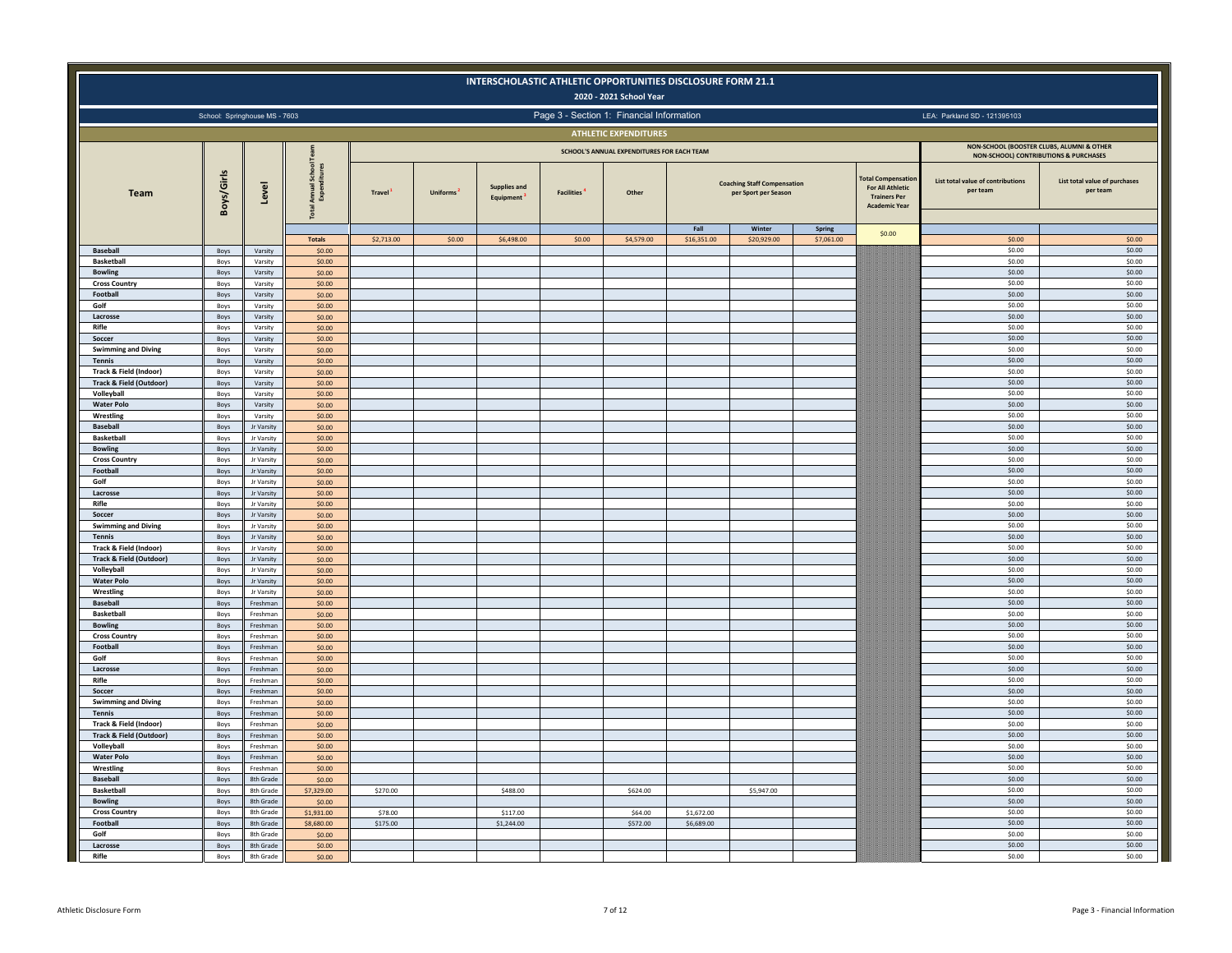|                                                   |                |                               |                             |                     |                 | INTERSCHOLASTIC ATHLETIC OPPORTUNITIES DISCLOSURE FORM 21.1 |                   | 2020 - 2021 School Year                    |                     |                                                            |                      |                                                                                                    |                                               |                                           |
|---------------------------------------------------|----------------|-------------------------------|-----------------------------|---------------------|-----------------|-------------------------------------------------------------|-------------------|--------------------------------------------|---------------------|------------------------------------------------------------|----------------------|----------------------------------------------------------------------------------------------------|-----------------------------------------------|-------------------------------------------|
|                                                   |                | School: Springhouse MS - 7603 |                             |                     |                 |                                                             |                   | Page 3 - Section 1: Financial Information  |                     |                                                            |                      |                                                                                                    | LEA: Parkland SD - 121395103                  |                                           |
|                                                   |                |                               |                             |                     |                 |                                                             |                   | <b>ATHLETIC EXPENDITURES</b>               |                     |                                                            |                      |                                                                                                    |                                               |                                           |
|                                                   |                |                               |                             |                     |                 |                                                             |                   | SCHOOL'S ANNUAL EXPENDITURES FOR EACH TEAM |                     |                                                            |                      |                                                                                                    | NON-SCHOOL) CONTRIBUTIONS & PURCHASES         | NON-SCHOOL (BOOSTER CLUBS, ALUMNI & OTHER |
| Team                                              | Boys/Girls     | Level                         | ្លិ<br>Annual<br>Expen<br>ē | Travel <sup>1</sup> | <b>Uniforms</b> | <b>Supplies and</b><br>Equipment                            | <b>Facilities</b> | Other                                      |                     | <b>Coaching Staff Compensation</b><br>per Sport per Season |                      | <b>Fotal Compensatio</b><br><b>For All Athletic</b><br><b>Trainers Per</b><br><b>Academic Year</b> | List total value of contributions<br>per team | List total value of purchases<br>per team |
|                                                   |                |                               | <b>Totals</b>               | \$2,713.00          | \$0.00          | \$6,498.00                                                  | \$0.00            | \$4,579.00                                 | Fall<br>\$16,351.00 | Winter<br>\$20,929.00                                      | Spring<br>\$7,061.00 | \$0.00                                                                                             | \$0.00                                        | \$0.00                                    |
| Soccer                                            | Boys           | 8th Grade                     | \$0.00                      |                     |                 |                                                             |                   |                                            |                     |                                                            |                      |                                                                                                    | \$0.00                                        | \$0.00                                    |
| <b>Swimming and Diving</b>                        | Boys           | 8th Grade                     | \$0.00                      |                     |                 |                                                             |                   |                                            |                     |                                                            |                      |                                                                                                    | \$0.00                                        | \$0.00                                    |
| <b>Tennis</b><br>Track & Field (Indoor)           | Boys<br>Boys   | 8th Grade<br>8th Grade        | \$0.00<br>\$0.00            |                     |                 |                                                             |                   |                                            |                     |                                                            |                      |                                                                                                    | \$0.00<br>\$0.00                              | \$0.00<br>\$0.00                          |
| <b>Track &amp; Field (Outdoor)</b>                | Boys           | 8th Grade                     | \$0.00                      |                     |                 |                                                             |                   |                                            |                     |                                                            |                      |                                                                                                    | \$0.00                                        | \$0.00                                    |
| Volleyball                                        | Boys           | 8th Grade                     | \$3,751.00                  | \$288.00            |                 | \$168.00                                                    |                   | \$322.00                                   |                     |                                                            | \$2,973.00           |                                                                                                    | \$0.00                                        | \$0.00                                    |
| <b>Water Polo</b><br>Wrestling                    | Boys           | 8th Grade<br>8th Grade        | \$0.00<br>\$5,911.00        | \$170.00            |                 | \$157.00                                                    |                   | \$637.00                                   |                     | \$4,947.00                                                 |                      |                                                                                                    | \$0.00<br>\$0.00                              | \$0.00<br>\$0.00                          |
| <b>Baseball</b>                                   | Boys<br>Boys   | 7th Grade                     | \$0.00                      |                     |                 |                                                             |                   |                                            |                     |                                                            |                      |                                                                                                    | \$0.00                                        | \$0.00                                    |
| <b>Basketball</b>                                 | Boys           | 7th Grade                     | 50.00                       |                     |                 |                                                             |                   |                                            |                     |                                                            |                      |                                                                                                    | \$0.00                                        | \$0.00                                    |
| <b>Bowling</b>                                    | Boys           | 7th Grade                     | \$0.00                      |                     |                 |                                                             |                   |                                            |                     |                                                            |                      |                                                                                                    | \$0.00                                        | \$0.00                                    |
| <b>Cross Country</b><br>Football                  | Boys<br>Boys   | 7th Grade<br>7th Grade        | \$0.00<br>\$0.00            |                     |                 |                                                             |                   |                                            |                     |                                                            |                      |                                                                                                    | \$0.00<br>\$0.00                              | \$0.00<br>\$0.00                          |
| Golf                                              | Boys           | 7th Grade                     | \$0.00                      |                     |                 |                                                             |                   |                                            |                     |                                                            |                      |                                                                                                    | \$0.00                                        | \$0.00                                    |
| Lacrosse                                          | Boys           | 7th Grade                     | \$0.00                      |                     |                 |                                                             |                   |                                            |                     |                                                            |                      |                                                                                                    | \$0.00                                        | \$0.00                                    |
| Rifle                                             | Boys           | 7th Grade                     | \$0.00                      |                     |                 |                                                             |                   |                                            |                     |                                                            |                      |                                                                                                    | \$0.00                                        | \$0.00                                    |
| Soccer<br><b>Swimming and Diving</b>              | Boys<br>Boys   | 7th Grade<br>7th Grade        | \$0.00<br>\$0.00            |                     |                 |                                                             |                   |                                            |                     |                                                            |                      |                                                                                                    | \$0.00<br>\$0.00                              | \$0.00<br>\$0.00                          |
| <b>Tennis</b>                                     | Boys           | 7th Grade                     | \$0.00                      |                     |                 |                                                             |                   |                                            |                     |                                                            |                      |                                                                                                    | \$0.00                                        | \$0.00                                    |
| <b>Track &amp; Field (Indoor)</b>                 | Boys           | 7th Grade                     | \$0.00                      |                     |                 |                                                             |                   |                                            |                     |                                                            |                      |                                                                                                    | \$0.00                                        | \$0.00                                    |
| <b>Track &amp; Field (Outdoor)</b>                | Boys           | 7th Grade                     | \$0.00                      |                     |                 |                                                             |                   |                                            |                     |                                                            |                      |                                                                                                    | \$0.00                                        | \$0.00                                    |
| Volleyball<br><b>Water Polo</b>                   | Boys<br>Boys   | 7th Grade<br>7th Grade        | \$0.00<br>\$0.00            |                     |                 |                                                             |                   |                                            |                     |                                                            |                      |                                                                                                    | \$0.00<br>\$0.00                              | \$0.00<br>\$0.00                          |
| Wrestling                                         | Boys           | 7th Grade                     | \$0.00                      |                     |                 |                                                             |                   |                                            |                     |                                                            |                      |                                                                                                    | \$0.00                                        | \$0.00                                    |
| <b>Basketball</b>                                 | Girls          | Varsity                       | \$0.00                      |                     |                 |                                                             |                   |                                            |                     |                                                            |                      |                                                                                                    | \$0.00                                        | \$0.00                                    |
| <b>Bowling</b>                                    | Girls          | Varsity                       | \$0.00                      |                     |                 |                                                             |                   |                                            |                     |                                                            |                      |                                                                                                    | \$0.00                                        | \$0.00                                    |
| <b>Competitive Spirit</b><br><b>Cross Country</b> | Girls<br>Girls | Varsity<br>Varsity            | \$0.00<br>\$0.00            |                     |                 |                                                             |                   |                                            |                     |                                                            |                      |                                                                                                    | \$0.00<br>\$0.00                              | \$0.00<br>\$0.00                          |
| <b>Field Hockey</b>                               | Girls          | Varsity                       | \$0.00                      |                     |                 |                                                             |                   |                                            |                     |                                                            |                      |                                                                                                    | \$0.00                                        | \$0.00                                    |
| Golf                                              | Girls          | Varsity                       | \$0.00                      |                     |                 |                                                             |                   |                                            |                     |                                                            |                      |                                                                                                    | \$0.00                                        | \$0.00                                    |
| Gymnastics                                        | Girls          | Varsity                       | \$0.00                      |                     |                 |                                                             |                   |                                            |                     |                                                            |                      |                                                                                                    | \$0.00                                        | \$0.00                                    |
| Lacrosse<br>Rifle                                 | Girls<br>Girls | Varsity<br>Varsity            | \$0.00<br>\$0.00            |                     |                 |                                                             |                   |                                            |                     |                                                            |                      |                                                                                                    | \$0.00<br>\$0.00                              | \$0.00<br>\$0.00                          |
| Soccer                                            | Girls          | Varsity                       | \$0.00                      |                     |                 |                                                             |                   |                                            |                     |                                                            |                      |                                                                                                    | \$0.00                                        | \$0.00                                    |
| Softball, Fast Pitch                              | Girls          | Varsity                       | \$0.00                      |                     |                 |                                                             |                   |                                            |                     |                                                            |                      |                                                                                                    | \$0.00                                        | \$0.00                                    |
| <b>Swimming and Diving</b><br><b>Tennis</b>       | Girls<br>Girls | Varsity<br>Varsity            | \$0.00<br>5000              |                     |                 |                                                             |                   |                                            |                     |                                                            |                      |                                                                                                    | \$0.00<br>\$0.00                              | \$0.00<br>\$0.00                          |
| Track & Field (Indoor)                            | Girls          | Varsity                       | 50.00                       |                     |                 |                                                             |                   |                                            |                     |                                                            |                      |                                                                                                    | \$0.00                                        | \$0.00                                    |
| Track & Field (Outdoor)                           | Girls          | Varsity                       | \$0.00                      |                     |                 |                                                             |                   |                                            |                     |                                                            |                      |                                                                                                    | \$0.00                                        | \$0.00                                    |
| Volleyball                                        | Girls          | Varsity                       | \$0.00                      |                     |                 |                                                             |                   |                                            |                     |                                                            |                      |                                                                                                    | \$0.00                                        | \$0.00                                    |
| <b>Water Polo</b><br><b>Basketball</b>            | Girls<br>Girls | Varsity                       | \$0.00<br>\$0.00            |                     |                 |                                                             |                   |                                            |                     |                                                            |                      |                                                                                                    | \$0.00<br>\$0.00                              | \$0.00<br>\$0.00                          |
| <b>Bowling</b>                                    | Girls          | Jr Varsity<br>Jr Varsity      | \$0.00                      |                     |                 |                                                             |                   |                                            |                     |                                                            |                      |                                                                                                    | \$0.00                                        | \$0.00                                    |
| <b>Competitive Spirit</b>                         | Girls          | Jr Varsity                    | \$0.00                      |                     |                 |                                                             |                   |                                            |                     |                                                            |                      |                                                                                                    | \$0.00                                        | \$0.00                                    |
| <b>Cross Country</b>                              | Girls          | Jr Varsity                    | \$0.00                      |                     |                 |                                                             |                   |                                            |                     |                                                            |                      |                                                                                                    | \$0.00                                        | \$0.00                                    |
| <b>Field Hockey</b><br>Golf                       | Girls<br>Girls | Jr Varsity<br>Jr Varsity      | \$0.00<br>\$0.00            |                     |                 |                                                             |                   |                                            |                     |                                                            |                      |                                                                                                    | \$0.00<br>\$0.00                              | \$0.00<br>\$0.00                          |
| Gymnastics                                        | Girls          | Jr Varsity                    | \$0.00                      |                     |                 |                                                             |                   |                                            |                     |                                                            |                      |                                                                                                    | \$0.00                                        | \$0.00                                    |
| Lacrosse                                          | Girls          | Jr Varsity                    | \$0.00                      |                     |                 |                                                             |                   |                                            |                     |                                                            |                      |                                                                                                    | \$0.00                                        | \$0.00                                    |
| Rifle                                             | Girls          | Jr Varsity                    | \$0.00                      |                     |                 |                                                             |                   |                                            |                     |                                                            |                      |                                                                                                    | \$0.00                                        | \$0.00                                    |
| Soccer<br>Softball, Fast Pitch                    | Girls<br>Girls | Jr Varsity<br>Jr Varsity      | \$0.00<br>\$0.00            |                     |                 |                                                             |                   |                                            |                     |                                                            |                      |                                                                                                    | \$0.00<br>\$0.00                              | \$0.00<br>\$0.00                          |
| <b>Swimming and Diving</b>                        | Girls          | Jr Varsity                    | \$0.00                      |                     |                 |                                                             |                   |                                            |                     |                                                            |                      |                                                                                                    | \$0.00                                        | \$0.00                                    |
| Tennis                                            | Girls          | Jr Varsity                    | \$0.00                      |                     |                 |                                                             |                   |                                            |                     |                                                            |                      |                                                                                                    | \$0.00                                        | \$0.00                                    |
| <b>Track &amp; Field (Indoor)</b>                 | Girls          | Jr Varsity                    | \$0.00                      |                     |                 |                                                             |                   |                                            |                     |                                                            |                      |                                                                                                    | \$0.00                                        | \$0.00                                    |
| Track & Field (Outdoor)                           | Girls          | Jr Varsity                    | \$0.00                      |                     |                 |                                                             |                   |                                            |                     |                                                            |                      |                                                                                                    | \$0.00                                        | \$0.00                                    |
| Volleyball                                        | Girls          | Jr Varsity                    | \$0.00                      |                     |                 |                                                             |                   |                                            |                     |                                                            |                      |                                                                                                    | \$0.00                                        | \$0.00                                    |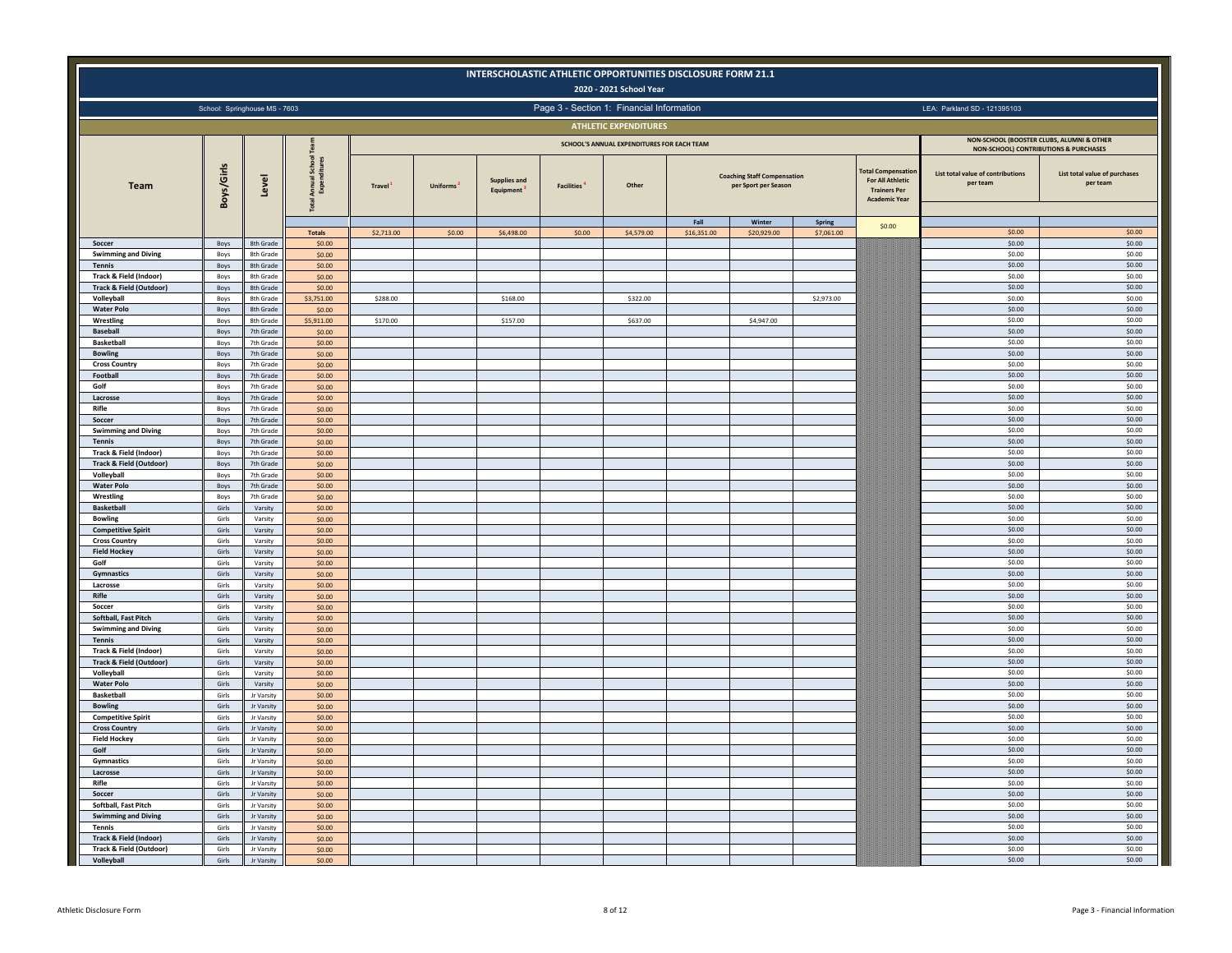|                                                    |                |                               |                          |               |          |                                  |                   | INTERSCHOLASTIC ATHLETIC OPPORTUNITIES DISCLOSURE FORM 21.1<br>2020 - 2021 School Year |                     |                                                            |                      |                                                                                                     |                                               |                                                                                    |
|----------------------------------------------------|----------------|-------------------------------|--------------------------|---------------|----------|----------------------------------|-------------------|----------------------------------------------------------------------------------------|---------------------|------------------------------------------------------------|----------------------|-----------------------------------------------------------------------------------------------------|-----------------------------------------------|------------------------------------------------------------------------------------|
|                                                    |                | School: Springhouse MS - 7603 |                          |               |          |                                  |                   | Page 3 - Section 1: Financial Information                                              |                     |                                                            |                      |                                                                                                     | LEA: Parkland SD - 121395103                  |                                                                                    |
|                                                    |                |                               |                          |               |          |                                  |                   | <b>ATHLETIC EXPENDITURES</b>                                                           |                     |                                                            |                      |                                                                                                     |                                               |                                                                                    |
|                                                    |                |                               |                          |               |          |                                  |                   | SCHOOL'S ANNUAL EXPENDITURES FOR EACH TEAM                                             |                     |                                                            |                      |                                                                                                     |                                               | NON-SCHOOL (BOOSTER CLUBS, ALUMNI & OTHER                                          |
| Team                                               | Boys/Girls     | Level                         | ŝ<br><b>Annu</b><br>Expe | <b>Travel</b> | Uniforms | <b>Supplies and</b><br>Equipment | <b>Facilities</b> | Other                                                                                  |                     | <b>Coaching Staff Compensation</b><br>per Sport per Season |                      | <b>Total Compensation</b><br><b>For All Athletic</b><br><b>Trainers Per</b><br><b>Academic Year</b> | List total value of contributions<br>per team | NON-SCHOOL) CONTRIBUTIONS & PURCHASES<br>List total value of purchases<br>per team |
|                                                    |                |                               | <b>Totals</b>            | \$2,713.00    | \$0.00   | \$6,498.00                       | \$0.00            | \$4,579.00                                                                             | Fall<br>\$16,351.00 | Winter<br>\$20,929.00                                      | Spring<br>\$7,061.00 | \$0.00                                                                                              | \$0.00                                        | \$0.00                                                                             |
| <b>Water Polo</b>                                  | Girls          | Jr Varsity                    | \$0.00                   |               |          |                                  |                   |                                                                                        |                     |                                                            |                      |                                                                                                     | \$0.00                                        | \$0.00                                                                             |
| <b>Basketball</b>                                  | Girls          | Freshman                      | \$0.00                   |               |          |                                  |                   |                                                                                        |                     |                                                            |                      |                                                                                                     | \$0.00                                        | \$0.00                                                                             |
| <b>Bowling</b>                                     | Girls          | Freshmar                      | \$0.00                   |               |          |                                  |                   |                                                                                        |                     |                                                            |                      |                                                                                                     | \$0.00                                        | \$0.00                                                                             |
| <b>Competitive Spirit</b><br><b>Cross Country</b>  | Girls<br>Girls | Freshman<br>Ereshma           | \$0.00<br>\$0.00         |               |          |                                  |                   |                                                                                        |                     |                                                            |                      |                                                                                                     | \$0.00<br>\$0.00                              | \$0.00<br>\$0.00                                                                   |
| <b>Field Hockey</b>                                | Girls          | Freshman                      | \$0.00                   |               |          |                                  |                   |                                                                                        |                     |                                                            |                      |                                                                                                     | \$0.00                                        | \$0.00                                                                             |
| Golf                                               | Girls          | Freshmar                      | \$0.00                   |               |          |                                  |                   |                                                                                        |                     |                                                            |                      |                                                                                                     | \$0.00                                        | \$0.00                                                                             |
| Gymnastics                                         | Girls          | Freshman                      | \$0.00                   |               |          |                                  |                   |                                                                                        |                     |                                                            |                      |                                                                                                     | \$0.00                                        | \$0.00                                                                             |
| Lacrosse<br>Rifle                                  | Girls<br>Girls | Freshman<br>Freshman          | \$0.00<br>\$0.00         |               |          |                                  |                   |                                                                                        |                     |                                                            |                      |                                                                                                     | \$0.00<br>\$0.00                              | \$0.00<br>\$0.00                                                                   |
| Soccer                                             | Girls          | Ereshma                       | \$0.00                   |               |          |                                  |                   |                                                                                        |                     |                                                            |                      |                                                                                                     | \$0.00                                        | \$0.00                                                                             |
| <b>Softball, Fast Pitch</b>                        | Girls          | Freshmar                      | \$0.00                   |               |          |                                  |                   |                                                                                        |                     |                                                            |                      |                                                                                                     | \$0.00                                        | \$0.00                                                                             |
| <b>Swimming and Diving</b>                         | Girls          | Freshmar                      | \$0.00                   |               |          |                                  |                   |                                                                                        |                     |                                                            |                      |                                                                                                     | \$0.00                                        | \$0.00                                                                             |
| <b>Tennis</b><br>Track & Field (Indoor)            | Girls<br>Girls | Freshmar<br>Freshmar          | \$0.00<br>\$0.00         |               |          |                                  |                   |                                                                                        |                     |                                                            |                      |                                                                                                     | \$0.00<br>\$0.00                              | \$0.00<br>\$0.00                                                                   |
| <b>Track &amp; Field (Outdoor)</b>                 | Girls          | Freshma                       | \$0.00                   |               |          |                                  |                   |                                                                                        |                     |                                                            |                      |                                                                                                     | \$0.00                                        | \$0.00                                                                             |
| Volleyball                                         | Girls          | Freshmar                      | \$0.00                   |               |          |                                  |                   |                                                                                        |                     |                                                            |                      |                                                                                                     | \$0.00                                        | \$0.00                                                                             |
| <b>Water Polo</b>                                  | Girls          | Freshmar                      | \$0.00                   |               |          |                                  |                   |                                                                                        |                     |                                                            |                      |                                                                                                     | \$0.00                                        | \$0.00                                                                             |
| <b>Basketball</b><br><b>Bowling</b>                | Girls<br>Girls | 8th Grade<br>8th Grade        | \$8,090.00<br>\$0.00     | \$528.00      |          | \$986.00                         |                   | \$629.00                                                                               |                     | \$5,947.00                                                 |                      |                                                                                                     | \$0.00<br>\$0.00                              | \$0.00<br>\$0.00                                                                   |
| <b>Competitive Spirit</b>                          | Girls          | 8th Grade                     | \$5,219.00               | \$0.00        |          | \$975.00                         |                   | \$156.00                                                                               |                     | \$4,088.00                                                 |                      |                                                                                                     | \$0.00                                        | \$0.00                                                                             |
| Cross Country                                      | Girls          | 8th Grade                     | \$1,932.00               | \$78.00       |          | \$117.00                         |                   | \$65.00                                                                                | \$1,672.00          |                                                            |                      |                                                                                                     | \$0.00                                        | \$0.00                                                                             |
| <b>Field Hockey</b>                                | Girls          | 8th Grade                     | \$4,524.00               | \$245.00      |          | \$332.00                         |                   | \$602.00                                                                               | \$3,345.00          |                                                            |                      |                                                                                                     | \$0.00                                        | \$0.00                                                                             |
| Golf<br><b>Gymnastics</b>                          | Girls<br>Girls | 8th Grade<br>8th Grade        | \$0.00<br>\$0.00         |               |          |                                  |                   |                                                                                        |                     |                                                            |                      |                                                                                                     | \$0.00<br>\$0.00                              | \$0.00<br>\$0.00                                                                   |
| Lacrosse                                           | Girls          | 8th Grade                     | \$0.00                   |               |          |                                  |                   |                                                                                        |                     |                                                            |                      |                                                                                                     | \$0.00                                        | \$0.00                                                                             |
| Rifle                                              | Girls          | 8th Grade                     | \$0.00                   |               |          |                                  |                   |                                                                                        |                     |                                                            |                      |                                                                                                     | \$0.00                                        | \$0.00                                                                             |
| Soccer                                             | Girls          | 8th Grade                     | \$0.00                   |               |          |                                  |                   |                                                                                        |                     |                                                            |                      |                                                                                                     | \$0.00                                        | \$0.00                                                                             |
| Softball, Fast Pitch<br><b>Swimming and Diving</b> | Girls<br>Girls | 8th Grade<br>8th Grade        | \$7,051.00<br>\$0.00     | \$688.00      |          | \$1,689.00                       |                   | \$586.00                                                                               |                     |                                                            | \$4,088.00           |                                                                                                     | \$0.00<br>\$0.00                              | \$0.00<br>\$0.00                                                                   |
| <b>Tennis</b>                                      | Girls          | 8th Grade                     | \$0.00                   |               |          |                                  |                   |                                                                                        |                     |                                                            |                      |                                                                                                     | \$0.00                                        | \$0.00                                                                             |
| Track & Field (Indoor)                             | Girls          | 8th Grade                     | \$0.00                   |               |          |                                  |                   |                                                                                        |                     |                                                            |                      |                                                                                                     | \$0.00                                        | \$0.00                                                                             |
| <b>Track &amp; Field (Outdoor)</b>                 | Girls          | 8th Grade                     | \$0.00                   |               |          |                                  |                   |                                                                                        |                     |                                                            |                      |                                                                                                     | \$0.00                                        | \$0.00                                                                             |
| Volleyball                                         | Girls          | 8th Grade                     | \$3,713,00               | \$193.00      |          | \$225.00                         |                   | \$322.00                                                                               | \$2,973.00          |                                                            |                      |                                                                                                     | \$0.00<br>\$0.00                              | \$0.00<br>\$0.00                                                                   |
| <b>Water Polo</b><br><b>Basketball</b>             | Girls<br>Girls | 8th Grade<br>7th Grade        | \$0.00<br>\$0.00         |               |          |                                  |                   |                                                                                        |                     |                                                            |                      |                                                                                                     | \$0.00                                        | \$0.00                                                                             |
| <b>Bowling</b>                                     | Girls          | 7th Grade                     | \$0.00                   |               |          |                                  |                   |                                                                                        |                     |                                                            |                      |                                                                                                     | \$0.00                                        | \$0.00                                                                             |
| <b>Competitive Spirit</b>                          | Girls          | 7th Grade                     | \$0.00                   |               |          |                                  |                   |                                                                                        |                     |                                                            |                      |                                                                                                     | \$0.00                                        | \$0.00                                                                             |
| <b>Cross Country</b>                               | Girls          | 7th Grade<br>7th Grade        | \$0.00                   |               |          |                                  |                   |                                                                                        |                     |                                                            |                      |                                                                                                     | \$0.00<br>\$0.00                              | \$0.00<br>\$0.00                                                                   |
| <b>Field Hockey</b><br>Golf                        | Girls<br>Girls | 7th Grade                     | \$0.00<br>\$0.00         |               |          |                                  |                   |                                                                                        |                     |                                                            |                      |                                                                                                     | \$0.00                                        | \$0.00                                                                             |
| Gymnastics                                         | Girls          | 7th Grade                     | \$0.00                   |               |          |                                  |                   |                                                                                        |                     |                                                            |                      |                                                                                                     | \$0.00                                        | \$0.00                                                                             |
| Lacrosse                                           | Girls          | 7th Grade                     | \$0.00                   |               |          |                                  |                   |                                                                                        |                     |                                                            |                      |                                                                                                     | \$0.00                                        | \$0.00                                                                             |
| Rifle                                              | Girls          | 7th Grade                     | \$0.00                   |               |          |                                  |                   |                                                                                        |                     |                                                            |                      |                                                                                                     | \$0.00                                        | \$0.00                                                                             |
| Soccer<br>Softball, Fast Pitch                     | Girls<br>Girls | 7th Grade<br>7th Grade        | \$0.00<br>\$0.00         |               |          |                                  |                   |                                                                                        |                     |                                                            |                      |                                                                                                     | \$0.00<br>\$0.00                              | \$0.00<br>\$0.00                                                                   |
| <b>Swimming and Diving</b>                         | Girls          | 7th Grade                     | \$0.00                   |               |          |                                  |                   |                                                                                        |                     |                                                            |                      |                                                                                                     | \$0.00                                        | \$0.00                                                                             |
| <b>Tennis</b>                                      | Girls          | 7th Grade                     | \$0.00                   |               |          |                                  |                   |                                                                                        |                     |                                                            |                      |                                                                                                     | \$0.00                                        | \$0.00                                                                             |
| Track & Field (Indoor)                             | Girls          | 7th Grade                     | \$0.00                   |               |          |                                  |                   |                                                                                        |                     |                                                            |                      |                                                                                                     | \$0.00                                        | \$0.00                                                                             |
| Track & Field (Outdoor)<br>Volleyball              | Girls<br>Girls | 7th Grade<br>7th Grade        | \$0.00<br>\$0.00         |               |          |                                  |                   |                                                                                        |                     |                                                            |                      |                                                                                                     | \$0.00<br>\$0.00                              | \$0.00<br>\$0.00                                                                   |
| <b>Water Polo</b>                                  | Girls          | 7th Grade                     | \$0.00                   |               |          |                                  |                   |                                                                                        |                     |                                                            |                      |                                                                                                     | \$0.00                                        | \$0.00                                                                             |
|                                                    |                |                               |                          |               |          |                                  |                   |                                                                                        |                     |                                                            |                      |                                                                                                     |                                               |                                                                                    |

**1 Travel (transportation, housing furnished during travel & per diem dining allowances).**

**2 Purchase and/or Replacement of Athletic Uniforms (clothing for practice & competition).**

**3 Purchase and/or Replacement of Equipment and Supplies.**

**4 Expenditures for Construction, Renovation, Maintenance, Rental, Expansion and Repair of Athletic Facilities.**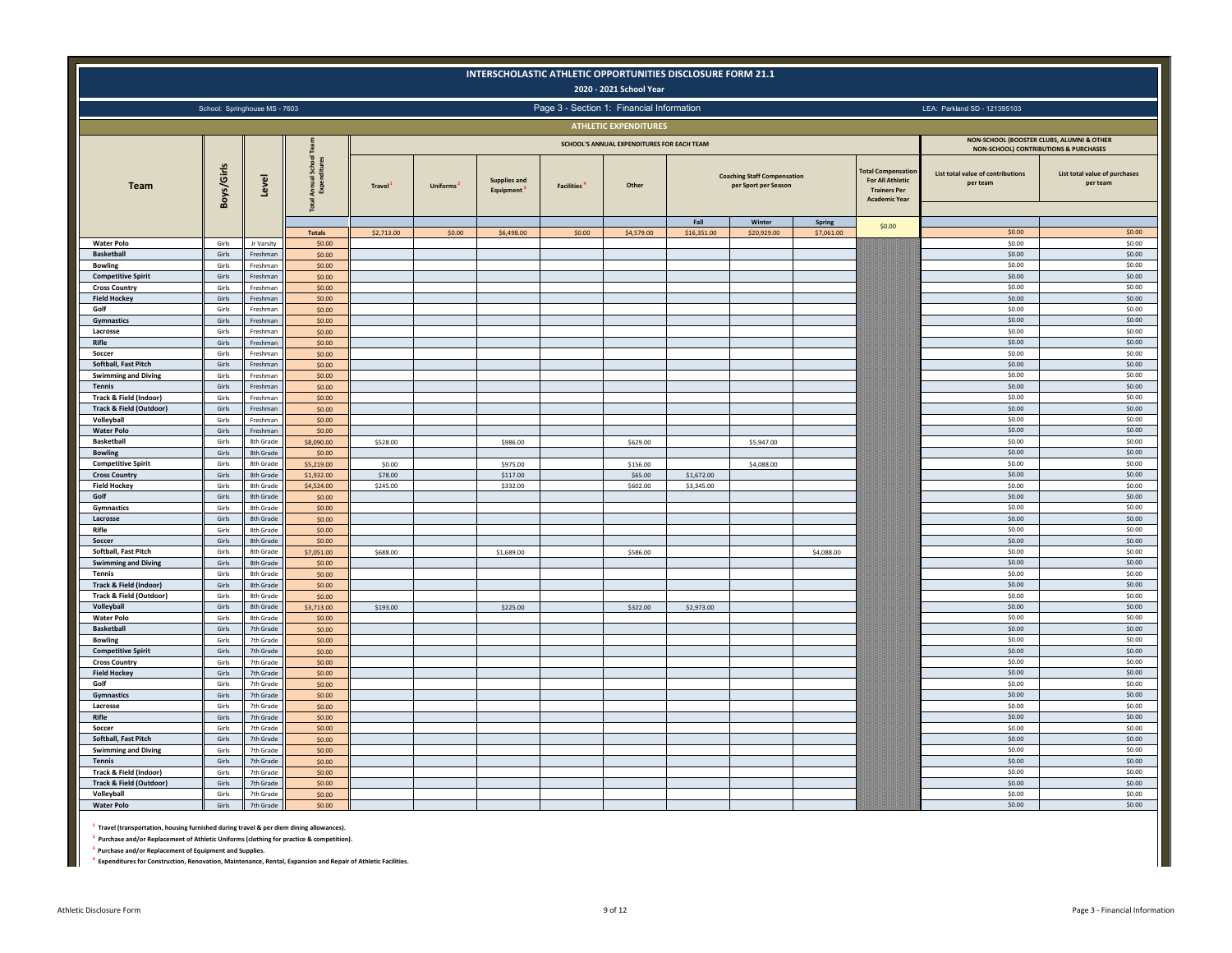|                                                                                                                                                                                                              |                               |                                                                                                                                  |                   |                     |                       | INTERSCHOLASTIC ATHLETIC OPPORTUNITIES DISCLOSURE FORM 21.1 |                   | 2020 - 2021 School Year                   |             |                                                            |            |                                                                                                     |                                               |                                           |
|--------------------------------------------------------------------------------------------------------------------------------------------------------------------------------------------------------------|-------------------------------|----------------------------------------------------------------------------------------------------------------------------------|-------------------|---------------------|-----------------------|-------------------------------------------------------------|-------------------|-------------------------------------------|-------------|------------------------------------------------------------|------------|-----------------------------------------------------------------------------------------------------|-----------------------------------------------|-------------------------------------------|
|                                                                                                                                                                                                              | School: Springhouse MS - 7603 |                                                                                                                                  |                   |                     |                       |                                                             |                   | Page 3 - Section 1: Financial Information |             |                                                            |            |                                                                                                     | LEA: Parkland SD - 121395103                  |                                           |
|                                                                                                                                                                                                              |                               |                                                                                                                                  |                   |                     |                       |                                                             |                   | <b>ATHLETIC EXPENDITURES</b>              |             |                                                            |            |                                                                                                     |                                               |                                           |
|                                                                                                                                                                                                              |                               | NON-SCHOOL (BOOSTER CLUBS, ALUMNI & OTHER<br>SCHOOL'S ANNUAL EXPENDITURES FOR EACH TEAM<br>NON-SCHOOL) CONTRIBUTIONS & PURCHASES |                   |                     |                       |                                                             |                   |                                           |             |                                                            |            |                                                                                                     |                                               |                                           |
| Team                                                                                                                                                                                                         | s/Girls<br>Boy                | $\overline{\omega}$                                                                                                              | School<br>ditures | Travel <sup>1</sup> | Uniforms <sup>2</sup> | Supplies and<br>Equipment <sup>3</sup>                      | <b>Facilities</b> | Other                                     |             | <b>Coaching Staff Compensation</b><br>per Sport per Season |            | <b>Total Compensation</b><br><b>For All Athletic</b><br><b>Trainers Per</b><br><b>Academic Year</b> | List total value of contributions<br>per team | List total value of purchases<br>per team |
|                                                                                                                                                                                                              |                               |                                                                                                                                  |                   |                     |                       |                                                             |                   |                                           | Fall        | Winter                                                     | Spring     |                                                                                                     |                                               |                                           |
|                                                                                                                                                                                                              |                               |                                                                                                                                  | <b>Totals</b>     | \$2,713.00          | \$0.00                | \$6,498.00                                                  | \$0.00            | \$4,579.00                                | \$16,351.00 | \$20,929.00                                                | \$7,061.00 | \$0.00                                                                                              | \$0.00                                        | \$0.00                                    |
| Note: For a facility shared by multiple teams, calculate per team cost by dividing<br>total facility expenditures by number of teams using facility or by using<br>the percentage of time used by each team. |                               |                                                                                                                                  |                   |                     |                       |                                                             |                   |                                           |             |                                                            |            |                                                                                                     |                                               |                                           |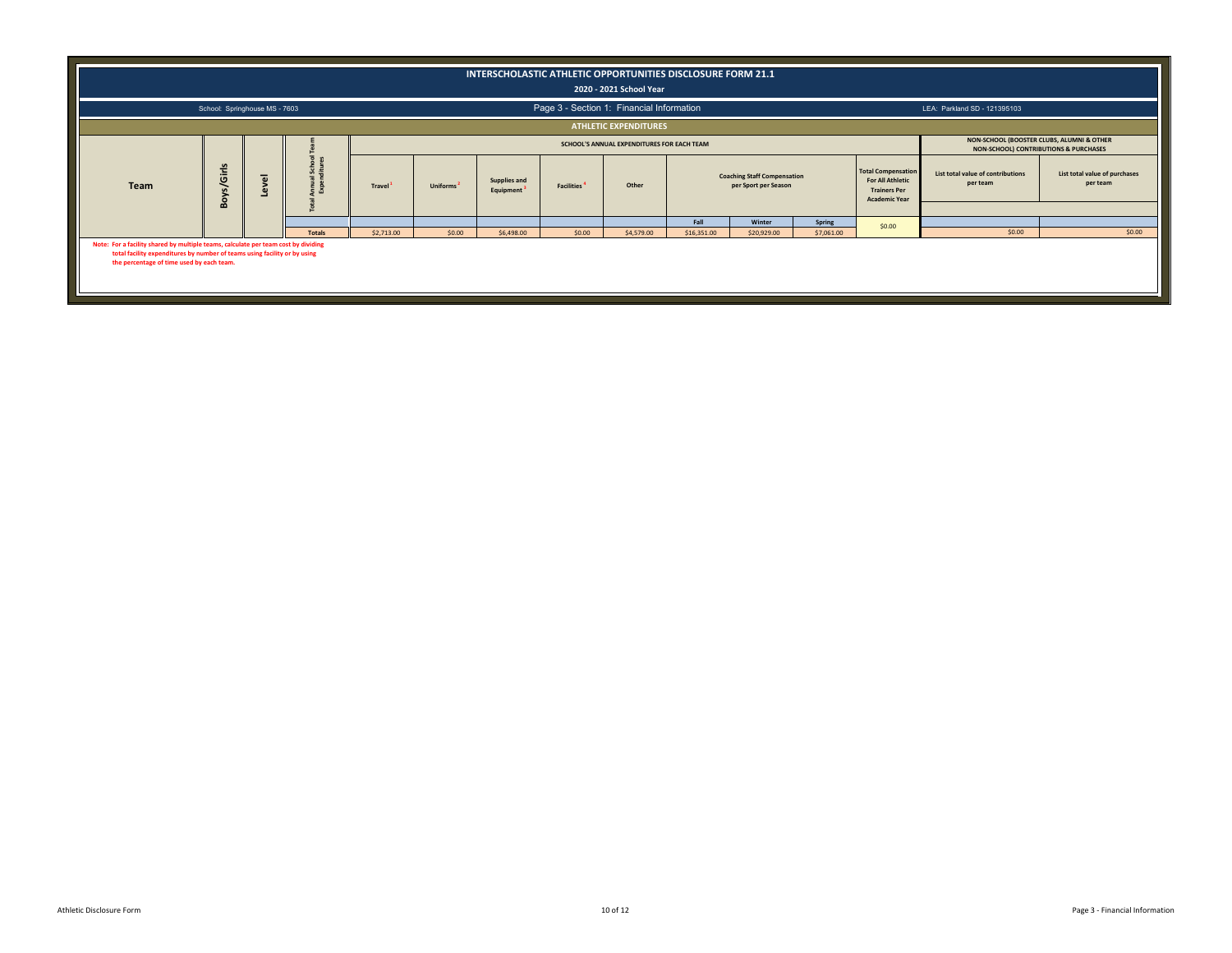|                               |                                             |                                                    |                        |                                          |                                       |                         | INTERSCHOLASTIC ATHLETIC OPPORTUNITIES DISCLOSURE FORM 21.1       | 2020 - 2021 School Year |                                             |                                                    |                        |                                          |                                       |                         |                                                                   |              |
|-------------------------------|---------------------------------------------|----------------------------------------------------|------------------------|------------------------------------------|---------------------------------------|-------------------------|-------------------------------------------------------------------|-------------------------|---------------------------------------------|----------------------------------------------------|------------------------|------------------------------------------|---------------------------------------|-------------------------|-------------------------------------------------------------------|--------------|
| School: Springhouse MS - 7603 |                                             |                                                    |                        |                                          |                                       |                         | Page 5 - Section 1: Gender and Race/Ethnicity Information         |                         |                                             |                                                    |                        |                                          | LEA: Parkland SD - 121395103          |                         |                                                                   |              |
|                               |                                             |                                                    |                        | <b>School Totals</b>                     |                                       |                         |                                                                   |                         |                                             |                                                    |                        |                                          | <b>Athletic Program Totals</b>        |                         |                                                                   |              |
| Gender                        |                                             |                                                    |                        | <b>Race/Ethnicity Code</b>               |                                       |                         |                                                                   |                         |                                             |                                                    |                        |                                          | <b>Race/Ethnicity Code</b>            |                         |                                                                   |              |
|                               | American<br>Indian/Alaskan<br><b>Native</b> | <b>Black/African</b><br>American<br>(Not Hispanic) | Hispanic<br>(Any Race) | <b>White/Caucasian</b><br>(Not Hispanic) | <b>Multi-Racial</b><br>(Not Hispanic) | Asian<br>(Not Hispanic) | Native Hawaiian<br>or Other Pacific<br>Islander<br>(Not Hispanic) | <b>Total</b>            | American<br>Indian/Alaskan<br><b>Native</b> | <b>Black/African</b><br>American<br>(Not Hispanic) | Hispanic<br>(Any Race) | <b>White/Caucasian</b><br>(Not Hispanic) | <b>Multi-Racial</b><br>(Not Hispanic) | Asian<br>(Not Hispanic) | Native Hawaiian<br>or Other Pacific<br>Islander<br>(Not Hispanic) | <b>Total</b> |
| Male                          | $\ast$                                      | 34                                                 | 71                     | 259                                      |                                       | 76                      |                                                                   | 468                     | $\mathbf 0$                                 | 0                                                  | $^{\circ}$             | $\mathbf 0$                              | $\mathbf 0$                           | 0                       | $\Omega$                                                          | $\mathbf{0}$ |
| Female                        | $\star$                                     | 31                                                 | 62                     | 223                                      |                                       | 56                      | $\Omega$                                                          | 393                     | $\Omega$                                    | $\Omega$                                           | $\Omega$               | $\Omega$                                 | $\Omega$                              | $\Omega$                | $\Omega$                                                          | $\mathbf{0}$ |
| Total                         | *                                           | 65                                                 | 133                    | 482                                      | 46                                    | 132                     | - 18                                                              | 861                     | $\Omega$                                    | n                                                  | <sup>0</sup>           |                                          |                                       | 0                       |                                                                   | $\mathbf{0}$ |

Note: Some information has been redacted in order to protect individual idendtification